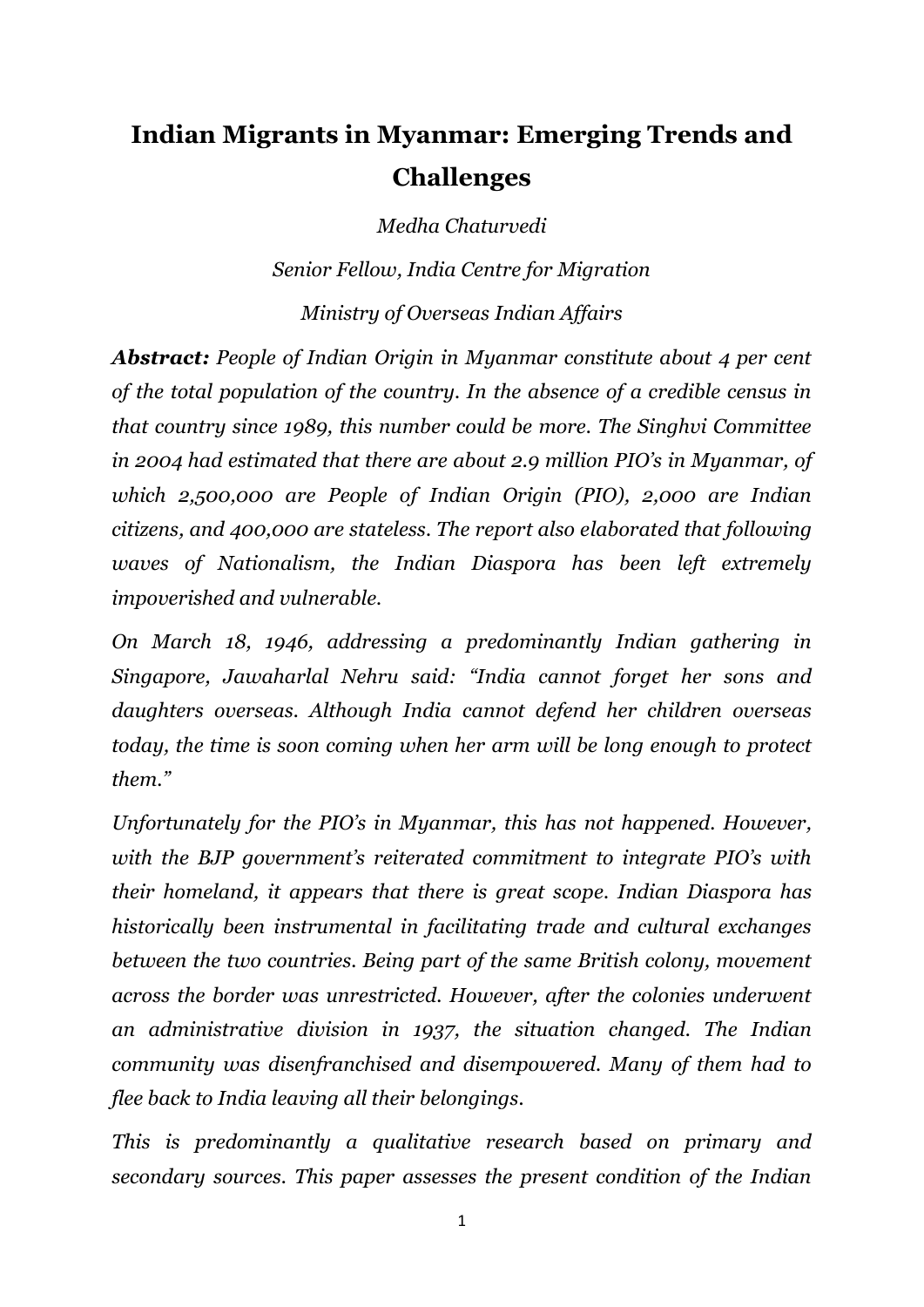*Community in Myanmar, tracing their origin back from the late 1800's. During a field visit, the pockets with high concentration of Indian community were visited and some personal interviews were conducted which also have been used as primary research. There were also interactions with the officials at the Indian Embassy in Myanmar and some data was collected therein which has been used.* 

*The aim of this research is to fill gaps in the existing understanding of Indian migration into Myanmar and the circumstances that led to people of Indian origin to stay back or return to India; to initiate a debate among policymakers, academics and other stakeholders about possible future trends in similar migration and address the problems faced by current PIO's in Myanmar; to inform policy makers about the implications of existing Diaspora policies and the potential for transformation of the contextual environment through the elaboration of long term perspectives. This may enhance policy coherence and effectiveness for dealing with the PIO's in Myanmar in a better fashion, thereby enhancing India's stake and soft power potential in that country. Like China, India also must push for reforms and a more laissez faire treatment of the Indian community by our Eastern neighbor. This could help in strengthening people-to-people contact and consequently, deepening of relations between the two countries.*

### **Conceptual Framework**

Migration is one of the major causes of social and demographic change in a society. "Migration is a two – way process; it is a response to economic and social change and equally it is a catalyst to change for those areas gaining and losing migrants" (Lewis 1982).

A number of early theories on migration process revolve around neoclassical economics. According to this, migration occurs as a result of the rational economic calculation of the workers of the wage differentials, which results in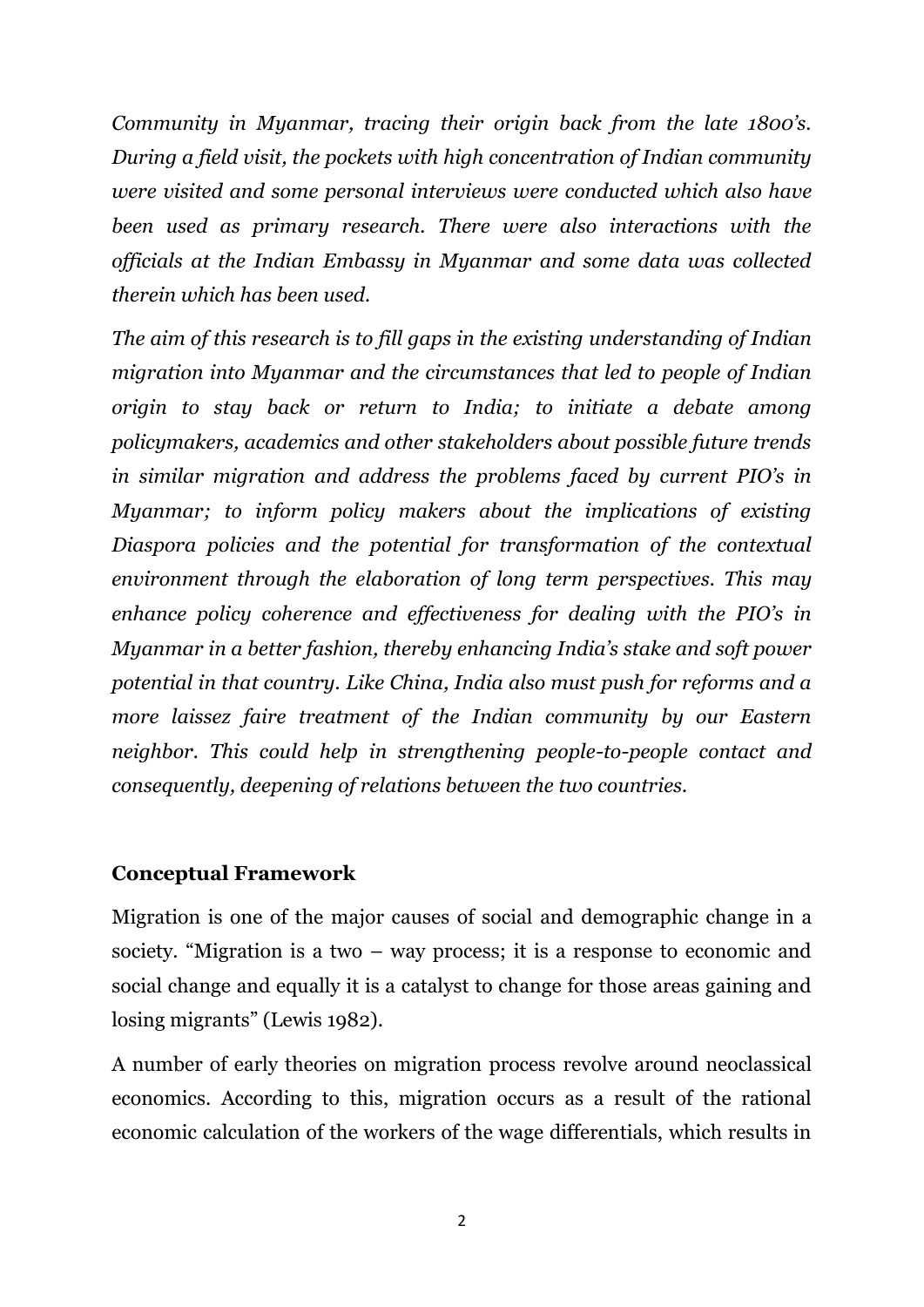the spatial mobility of workers from low-wage to high-wage areas. Migration was thus labour reallocation in response to market need.

Lewis has tried to simplify the process by classifying migration into four categories: a) Spatial migration - based on the criterion that focuses upon the aerial units between which movements take place. It generally comprises two types of movements – internal migration (movement of people within a nation) and international migration (movement of people across political boundaries); b) Temporal migration – which focuses on the length of residence in the host community - daily, periodic, seasonal or long-term; c) Causal migration - based on the differences in the level of culture and presence or absence of violence – Voluntary and forced migrations and; d) Consequential migration – wherein distinction is made between the innovating and conservative. (Migrations of people to achieve something new are described as innovative and migration in response to a change in condition and to retain what they have had is conservative.

American Sociologist Henry Pratt Fairchild's attempts to analyse the process of migration also presents some interesting insights (Peterson 1970). He classified migration as follows: 1) Invasion of which the Visigoth sacks of Rome is given as the example. 2) Conquest in which "the people of higher culture take the aggressive" 3) Colonization, when "a well-established, progressive, and physically vigorous state" settles "newly discovered or thinly settled countries"; and 4) Immigration or the individually motivated, peaceful movement between well-established countries " on approximately the same stage of civilization."

There is also the Historical Structural Approach which explains migration in a capital-maximisation. Prominent exponents of this approach are Portes, Balan, Cardoz, Mangalam et al. This approach states that any study on migration must "probe into the pressures and counter-pressures both internal and external to the economy which cause changes in the organisation of production."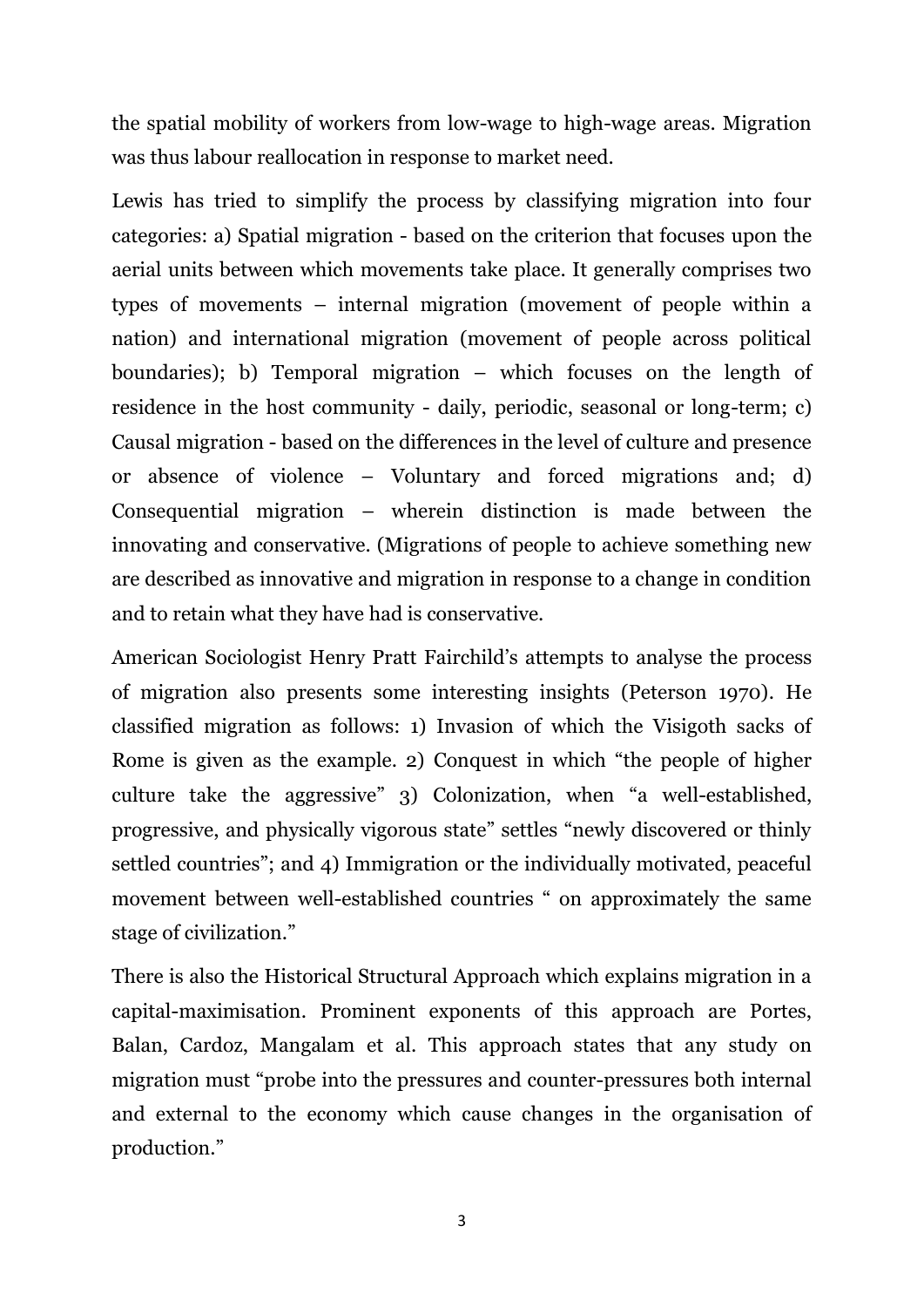The Social Organisational Theory by Mangalam (1968) adheres to this approach. He sees migration as an agent of social change. He sees migration as a system in which the society of origin, the society of destination, and migrants are interdependent. In this interaction, each community undergoes social change which is described as the "difference between social organisation of a given society at two different points of time, comprising changes in any or all the three component systems namely the culture, social and personality systems."

So migration is not independent endeavours made by individuals; rather it is a part of socio-economic changes that a society experiences. Migration "is an adaptive process whose major objective is maintaining the dynamic equilibrium of a social organisation with a minimum of change and at the same time providing those members ways to overcome the deprivation."

Though, this approach connects migration to socio-political and economic changes that a society experiences through a considered timespan, it pays no consideration to individual factors in the process of decision-making.

Related to historical structural approach, there is the Marxian Structural Approach. They assign importance to the 'hidden logic' of the capitalist mode of production in explaining migration (Boyle 1998). However, primary attention must be paid to how the capitalist economy operates and evolves overtime.

In the context of Indian labour movement into Myanmar during the Colonial period, labour exploitation in the form of lower wages, poor standard of living and comparative disadvantage to the local population is relevant.

Labour exploitation is a longstanding problem dating back to the time of industrial revolution and is not a problem that is peculiar to one country or region, but it happens in every country of the world and especially in developing economies. International movement of migrants for economic reasons, especially during the colonial era has given it a new dimension, one which can be explained by the Theory of Alienation by Marx. While he wasn't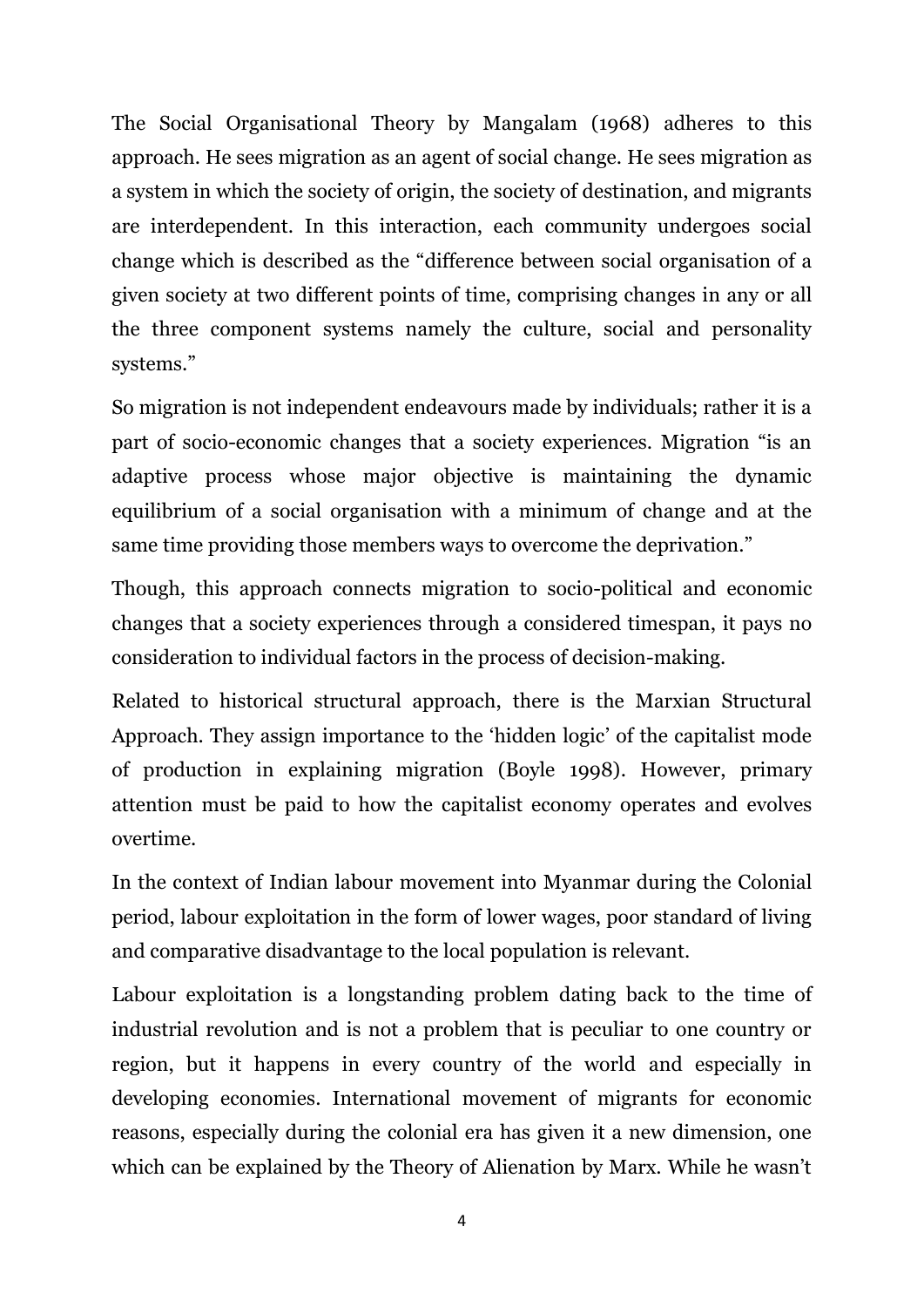the first one to come with a theory of Alienation (Hegel had cited it to explain differences in development of human mind), within a Capitalist paradigm, Marx brought it to attention.

Anyone that is engaged in labour activity can fall victim to labour exploitation whether working in own country or abroad. However some group of persons is seen as more vulnerable to being exploited than others. One group that is more prone to exploitation worldwide is migrant workers or persons involved in labour activity in countries other than their own. That does not mean that people cannot face labour exploitation in their own countries.

# **Key Research Questions**

- 1) The study would try to examine whether economic factors are sustainable in keeping up with the trend of vast outbound migration in two colonies of the same colonial ruler.
- 2) How does the status of a migrant community change during transition from a colony to an independent nation state? Does the impact of decolonisation, the struggles of which brought local communities together, instil a greater sense of nationalism in the destination county and how does it impact the existing migrants and future trajectory of migration.
- 3) Can cultural integration with host country in a closed destination country impact the status of the existing migrant population?
- 4) In the period of transition, what drives a newly independent state to choose a form of government most conducive to its national interest? Can this choice impact their relations and attitudes towards existing minorities? If so, what can be a means of course correction?
- 5) In contemporary sense, can Indian communities in Myanmar which suffer statelessness be integrated with their motherland while assimilating themselves in the destination country's culture and social structures?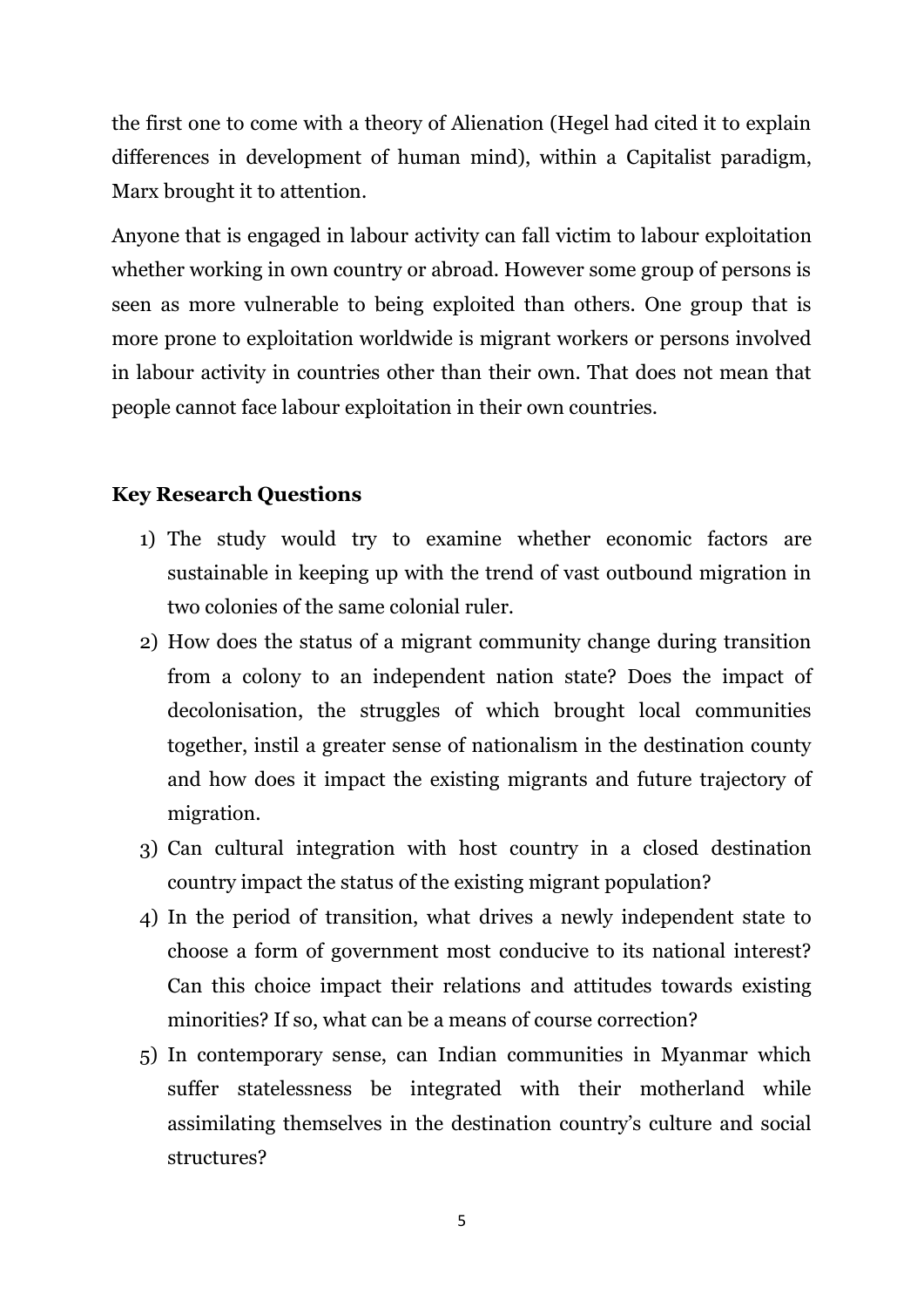6) Finally, the study would investigate if the Indian government can play a major role in assisting the Indian communities in Myanmar to follow growth and development potential while working bilaterally with the present government in Myanmar. Can this be a sustainable effort which can have far-reaching implications for the relationship between the two countries?

# **Methodology**

This is a qualitative study based on unstructured interviews during field visits and secondary data. A set of preliminary field researches were conducted in Myanmar from March to September 2012, through January, 2014 to understand the process of nation building and ethnic integration under the nascent democratically elected government in Myanmar. In total of 11 weeks were spent in Myanmar and interviews were conducted in Yangon, Zayewaddy, Sittwe, Mrauk Oo, Bagan and Mandalay. In addition to the Indian communities, the Indian Ambassador to Myanmar was interviewed in August 2013. Many local NGO's were consulted too.

These visits allowed for a better understanding of the problems of the disintegrated Indian Diaspora in Myanmar. It also allowed for a deeper understanding about the differences in the Diaspora from different states. The current research is based on these interaction and interviews.

This paper reflects both primary and secondary research. Primary data was collected through the field research in Myanmar in the form of sample surveys of the size of about 100 respondents. The Secondary data was referred to through various publications, both government and non-government.

This Paper analyses the historical roots of Indian migration into Myanmar and follows the trajectory on which it moved. It is a general account of history and development of Indian migration in Myanmar and examines how this could shape the overall relationships between the two countries.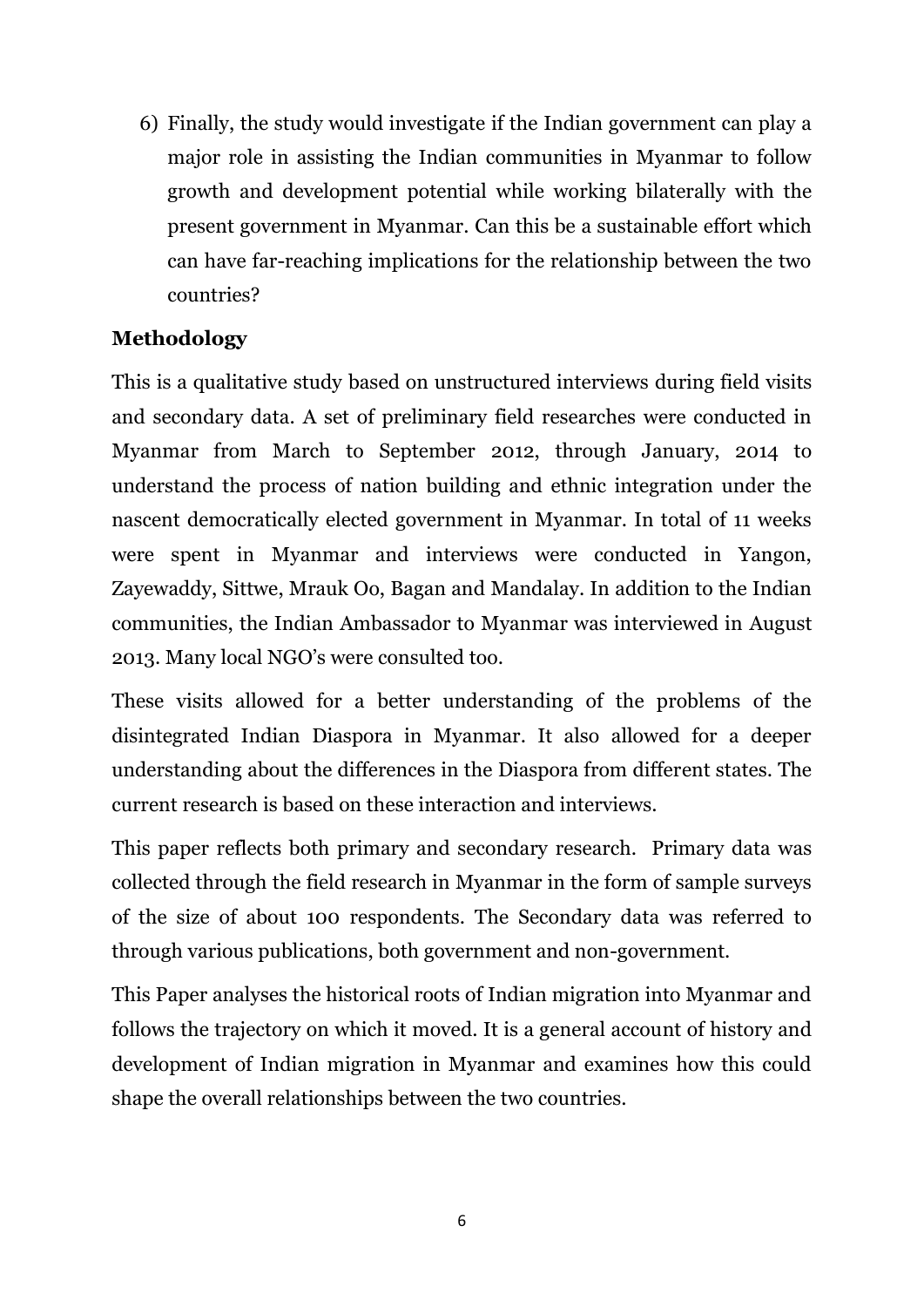# **Introduction**

The Indian Diaspora has been estimated at over 20 million worldwide. In Southeast Asia, there are approximately 2 million Indians in Malaysia comprising about 7.6 per cent of the total population (Kaur 2006: 156). In Singapore, this number stands approximately at 295,000 or 8.4 per cent of the total population (Rai, 2006: 176). In Myanmar, the numbers are a bit sketchy because of how closed the country has remained since the military takeover in 1962. In addition, there was no census since 1989 in the country until 2013 and the legitimacy of the last census has come under doubt. However, various estimates have indicated that the Indian Diaspora in Myanmar constitutes about 4 per cent of the total population.

The geographical contiguity, with India sharing both land and maritime boundaries with Burma, facilitated large-scale migration of Indians into Burma. Though the term Indians encompassed all sections of people who migrated from British India, which today consists of India, Pakistan, Bangladesh, and Nepal, the Indians were not a homogenous group. In terms of religion, there were Hindus, Muslims, Sikhs, and Christians. In terms of language, there were Bengalis, Hindi-speaking people from Bihar and Uttar Pradesh, Tamil, Telugu, and Malayalam speaking people from the former Madras Presidency and Punjabi-speaking people from Punjab. They belonged to various caste groups and were also economically stratified, the rich Chettiars, the poor Tamils, and Hindi-speaking people, and the English educated middle classes from all parts of the country.

What must be remembered is that the Burmese perception of Indians depended upon which strata of society various Indian groups occupied in the Burmese society. The Burmese had contempt for the poor Indians, who monopolised jobs such as scavenging, rickshaw pulling, and other menial jobs, which the Burmans themselves were reluctant to do. They hated the Chettiars, who lent money at exorbitant rates and gradually became absentee landlords in Lower Burma.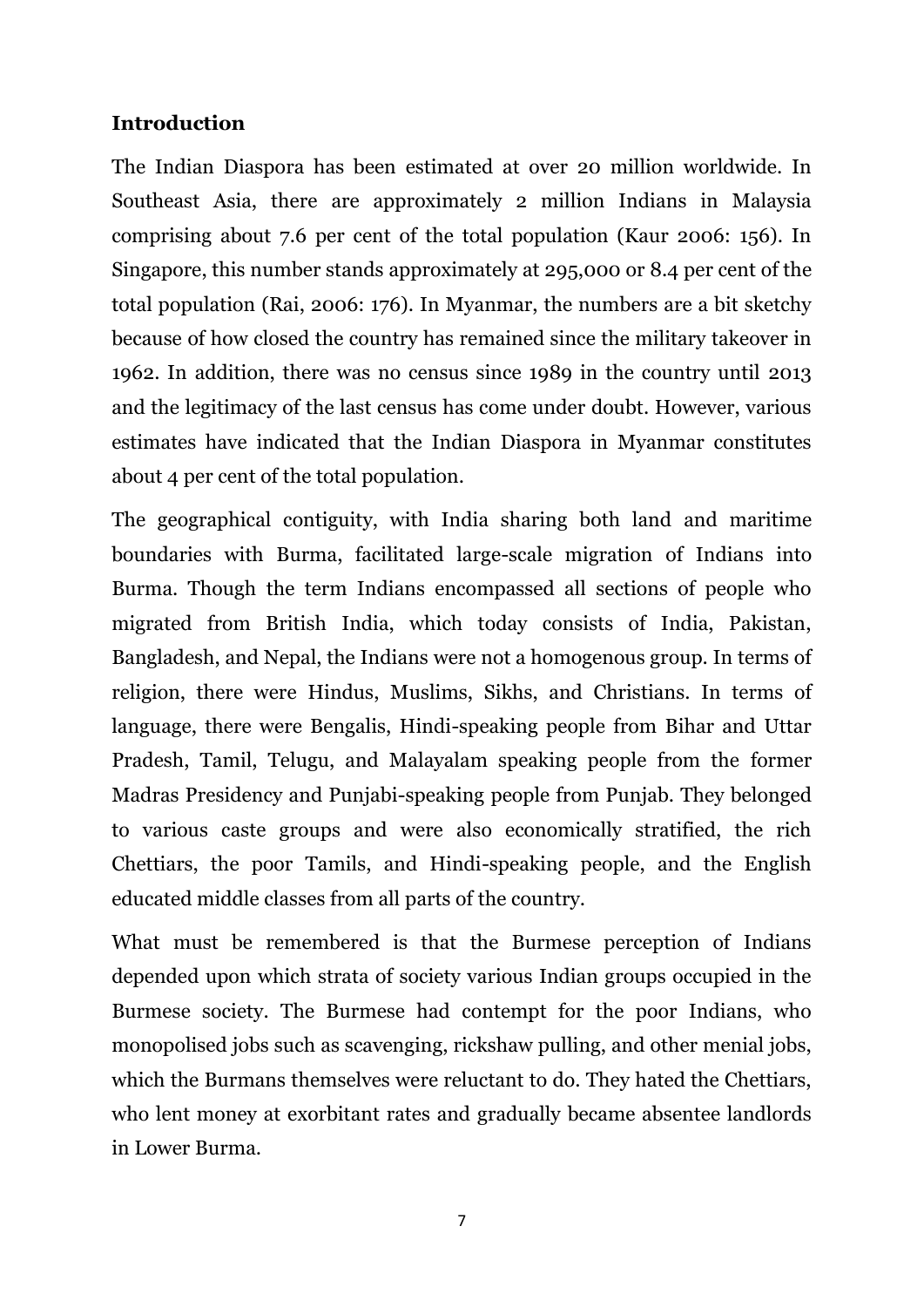Social tensions began to build up when the Muslims from Bengal began to marry Burmese women, exploiting the simple traditions of the Burmese. Since Islamic law permitted polygamy, intermarriages became a common practice among the Indian Muslims. What added fuel to the fire was that many of them deserted their wives when they returned to their native villages. The educated Indians, who became doctors, lawyers, teachers, and political leaders, were an object of envy and admiration and there was friendly interaction between the Indian and Burmese intelligentsia. The Burmese nationalist leaders had great admiration for leaders like Gandhi and Nehru and the educated Indian middle classes represented the best of Indian nationalist traditions.

### **I**

#### **BACKGROUND AND BRIEF HISTORY**

The documented prominent presence of People of Indian Origin (PIO) in Myanmar dates back to 1886 and shaped the course of the relations between the two inter-linked British colonies till the independence of Myanmar in 1948. This migration across the open borders of the two countries during the British rule was a result of the British policies of promoting co-dependent trade and labour movement throughout various British colonies during the period of colonisation. During India's freedom struggle, leaders like Subhash Chandra Bose and Rashbehari Bose used these intertwined people-to-people linkages between Indian and Myanmar to mobilise support for their anti-British movements.

Since India was one of the bigger and more advanced British colonies in the region in terms of education, skills and infrastructure, the movement of PIO's was indelibly linked to the expansion of the British occupation in Southeast Asia, especially in countries like Myanmar, Malaya, Fiji, Mauritius etc. In most of these countries, PIO's occupied positions of authority under the overall supervision of the British Empire. The major sectors recording their presence were education, judiciary, constitutional experts, medical practitioners,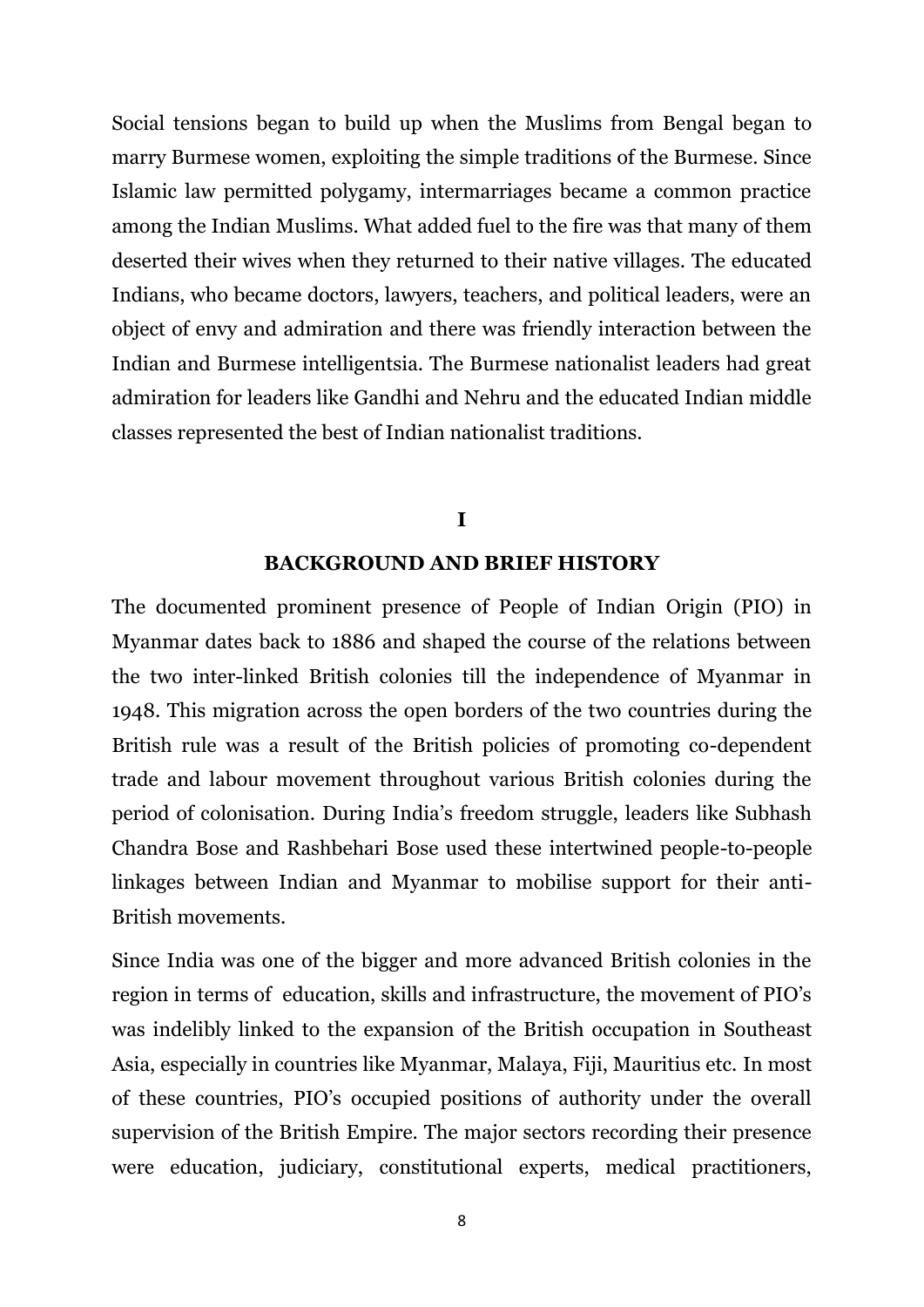infrastructure development (engineering, railways, urban planning etc.), trade and defence.

| <b>CENSUS</b><br><b>YEAR</b> | <b>TOTAL</b><br><b>POPULATION</b> | <b>INDIAN</b><br><b>POPULATION</b> | <b>INDIAN % OF</b><br><b>POPULATION</b> |
|------------------------------|-----------------------------------|------------------------------------|-----------------------------------------|
| 1872                         | 2,747,148                         | 136,504                            | 4.9                                     |
| 1881                         | 3,736,771                         | 243,123                            | 6.5                                     |
| 1891                         | 8,098,014                         | 420,830                            | 5.1                                     |
| 1901                         | 10,490,624                        | 568,263                            | 5.4                                     |
| 1911                         | 12, 11, 5217                      | 743,288                            | 6.1                                     |
| 1921                         | 13212,192                         | 887,077                            | 6.7                                     |
| 1931                         | 14,667,146                        | 1,017,825                          | 6.9                                     |

*Table 1: Burma: Total Population, 1872-1931*

*\*Source: Baxter (1941)* 

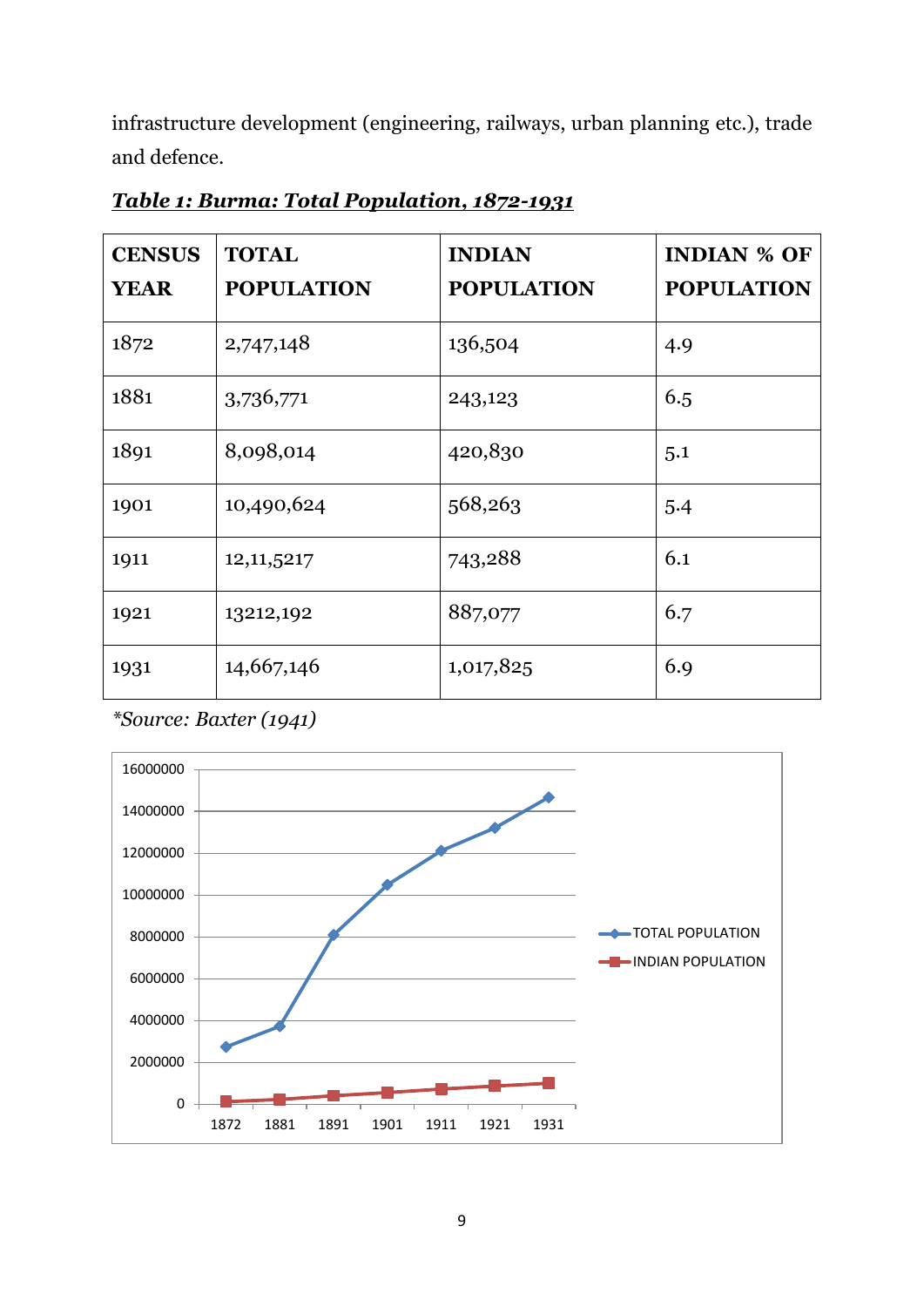For the purpose of this paper, four prominent waves of migration, both outbound (to Myanmar) and inbound (to India) have been identified. These are as follows:

- a)  $1886 1935$
- b)  $1935 1948$
- c)  $1948 1962$
- d) 1962 Present

The British annexed Upper Burma in 1885 to their Indian Colony following the Third Anglo-Burmese War. After this campaign, almost all of the country was taken over by the British Colonial Rulers and became the part of British India. This allowed for free movement of skilled and unskilled labourers under the aggressive British Policy of importing labour which was inked in the 1862 Treaty between the then king of Burma, Mindon Min from the Konbaung Dynasty and the British Commissionerate entrusted with the responsibility of managing administrative affairs in Burma. The effects of this treaty became evident after the annexation of Upper Burma in 1885 after which, the British declared a large chunk of this newly acquired territory as Scheduled/Excluded Area. This covered a large part of eastern and western hill tracts in the country, some of which bordered undivided India. The Arakan Hill Tracts, Irrawaddy Delta and Rice Plains in Lower and Middle Burma were brought under direct British Rule.

Since Burma was always seen a less progressive province of British India, it was excluded from the Morley-Minto Reforms and later the Montague-Chelmsford Reforms which led to Self-Rule in India. As a consequence, free movement of PIO's continued.

Historically, like other parts of Southeast Asia, Burma came under the spell of Indian cultural influences. Thanks to priests, princes, poets, and artists, the Indian culture spread into Burma in a big way; the spread of Buddhism directly from India and indirectly through Ceylon profoundly influenced all aspects of Burmese life.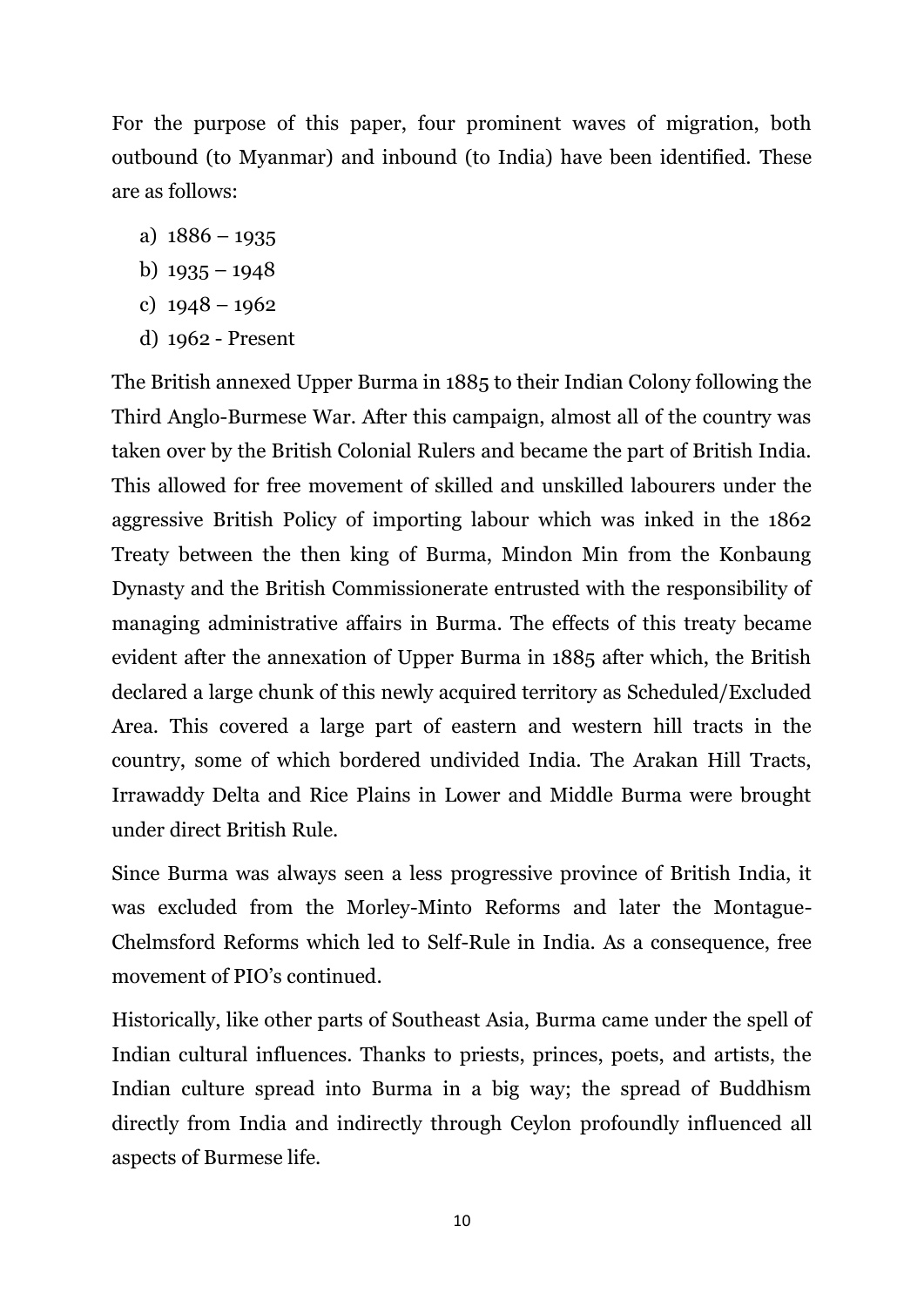Imperialist domination made India the pivot of the British Empire and the vast reservoir of manpower were exploited to serve the colonial interests of Britain. Large armies of labourers, soldiers, clerks, and traders migrated to different parts of the Empire to serve the politico-economic interests of Britain. Few moneylenders and educated people also went to those countries on their own initiative.

### **II**

### **Indian Influx into Burma and their role in Rice Production**

The annexation of Burma led it to be brought under the British rule as a part of the Indian colony. The expansion of its rice industry due to a spike in demand was because of the disruption of rice supplies from the United States during the American Civil War.

Steadily, Burma became the largest exporter of rice leading to a higher demand of labour in the country. The majority of early migrants were poor and chose to go to Burma because of the population pressure, poor land tilling practices, exploitation and agrarian overpopulation (Kaur 2009). Tamil and Telugu unskilled labourers and farmers initially dominated this migration flow. The percentage increase in the number of Indian migrants to Myanmar is elucidated in Table 1 and its graphical representation. The inflow of Indian migrants into Myanmar steadily followed the same wave as the total population of the country, as is evident from the graph. By 1931, the number of Indians in Myanmar had exceeded 1 million (Baxter 1941) and unsurprisingly, they were concentrated in the rice-producing Lower Burma.

The later British policy of on land divided rice production activities into Industrial Agriculture based and Processing and specialisation in financing, cultivation and exporting of rice (Furnivall 1948). Myanmar was a resourcerich but labour-scarce country leaving a vacuum where the Indian labourers found a comfortable spot to carry out all agricultural activities, from bunding to threshing. This also allowed the money-lending Chettiar community to rise as primary moneylenders to farmers and peasants in Lower Burma. The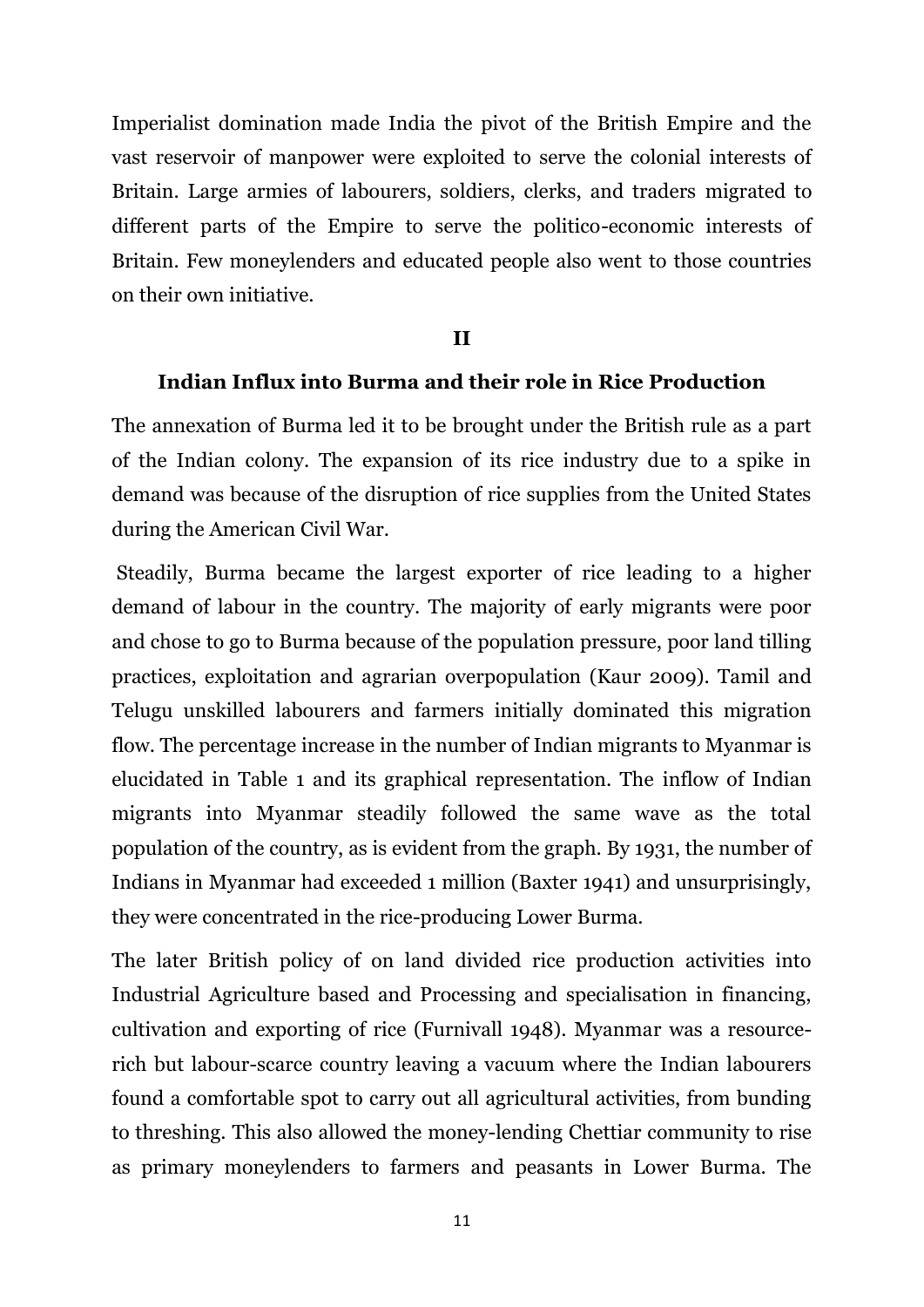British skilled workforce took care of processing and exporting the end product thus, establishing a set chain of command in the rice production line.

There were three prominent phases in the growth of the rice industry in Myanmar: The Open Frontier – 1870-1900; Maturity and Change – 1900- 1929; and Depression and Social Problems – 1930-1940. These phases coincided with the fluctuating fortunes of the industry and Myanmar's growing dependence on international markets (Adas 1974).

In the beginning, the role of Indian farmers was seasonal as they would travel to Myanmar only during the prime rice-season. In the intervening periods, they either went back to India or found small employment in Myanmar itself. While, most Indians followed an annual system of cyclical employment and returned home every once a year; many of them worked for three years in one go (Pillai 1947). Three-year contracts eventually became more and more common.

The British started exporting rice globally which led to the rise of port towns in Yangon, Bassein, Sittwe, and Moulmein. Until the First World War, these towns were mainly occupied by Indian workers hired in rice processing mills because Indian communities dominated the working class in this industry, while the export and management of processing activities was taken over by the British (Cheng 1968). Indian brokers and contractors started rising in the ranks becoming more and more influential in the entire process and thriving with the gains accrued.

In terms of Governance of the migrant population, the British government, after the annexation of Pegu in 1852, consistently continued to encourage Indian labour force to take up work in Myanmar. With a large number of Indian workers migrating to Myanmar, the Indian Government in 1876 enacted the Labour Act which mandated appointment of Emigration Agents and Medical Inspector of Emigrants to regulate the methods of recruitment, transport and employment and to safeguard the welfare of the emigrants heading to Myanmar (Cheng 1961). This contained the outflow of labour to a

12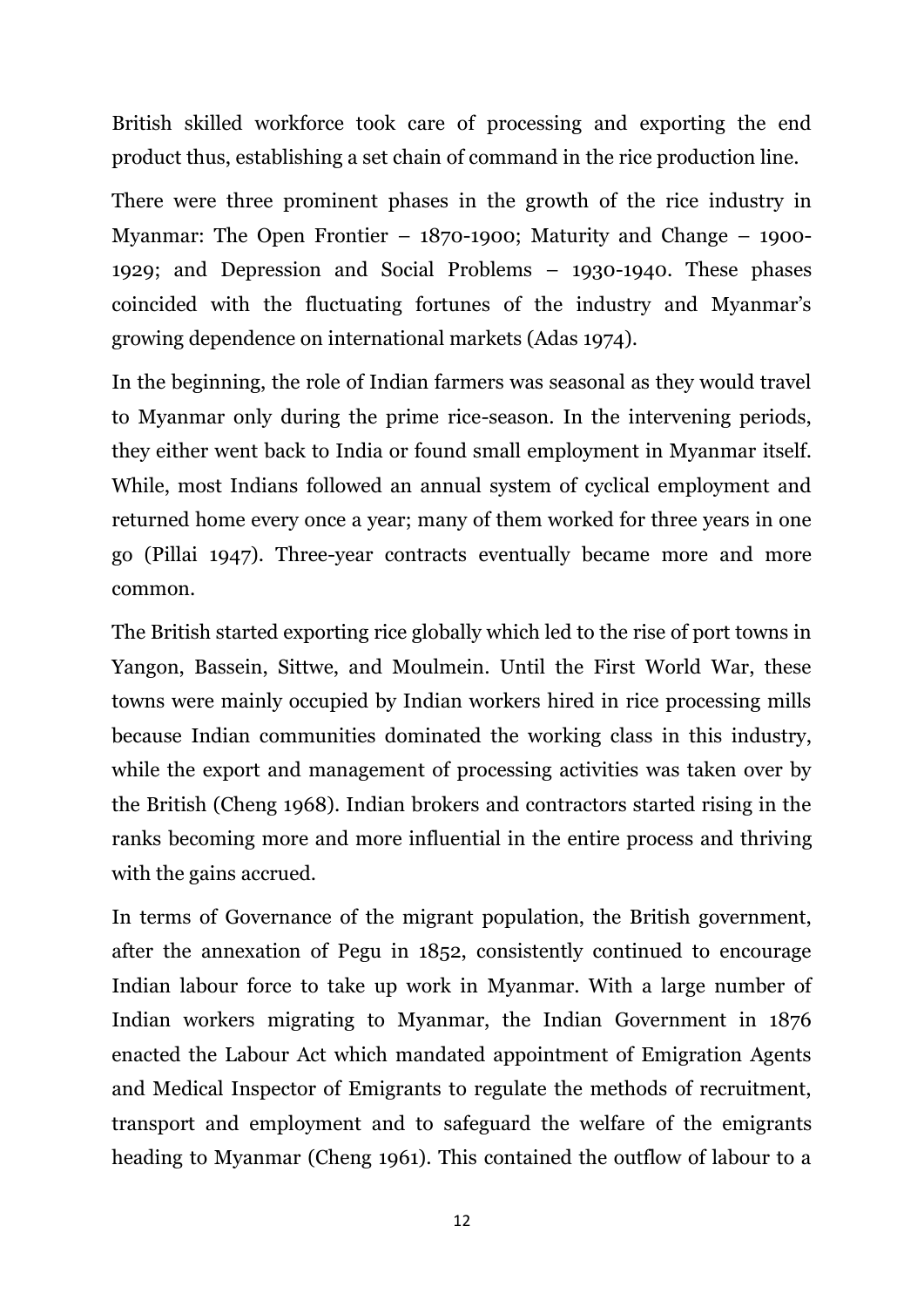certain extent because with the strict laws and directives under the act, it became increasingly difficult for mill owners to get cheap labour from India which was the case with getting it through labour contractors.

The Labour contractors, who were known as Maistry in the Telugu speaking belt, also managed the in-bound labourers and acted as a buffer for the mill owners. Therefore, a black market for labour movement emerged whereby; Indian labourers arrived in Myanmar as free men, not falling under any contract and took up employment independently. The reality was vastly different.

Since, the labourers traveling to Myanmar in search of employment on farmlands or mills were extremely impoverished and often reeling under huge debts, they relied heavily on the recruitment agents and Maistrys. The recruitment agents were like foot soldiers of the labour contractors, going village to village to find cheap labour which was then handed over to the contractors. The contractors would provide them with documents and put them through the due process of migration under the law, but as free and independent labourers, not falling under contract. Once in Myanmar, they were given employment on farmlands and in mills and were put under the direct charge of the Maistry. From a simple system of liaison and welfare management of labourers, the Maistry system eventually became an exploitative system of bonded labour (Kaur 2006). It was a system between the labourer and the Miastry of 'mutual but unequal interdependence' (Adapa 2002).

A similar system was in place in Malaya around the same time called the Kangani system. Tapping the labour surplus of South India, mostly in Tamil Nadu, the managers of tea, coffee, and rubber plantations in Sri Lanka, Malaya authorized Indian headmen, known as Kangani, to recruit entire families and ship them to plantations. India, Malaya, and Sri Lanka played a role in this system by licensing the recruiters and partly by subsidizing transportation to the plantations. In Malaya, Kangani migration took place in addition to the indentured labour system and mostly replaced it from 1900 onwards.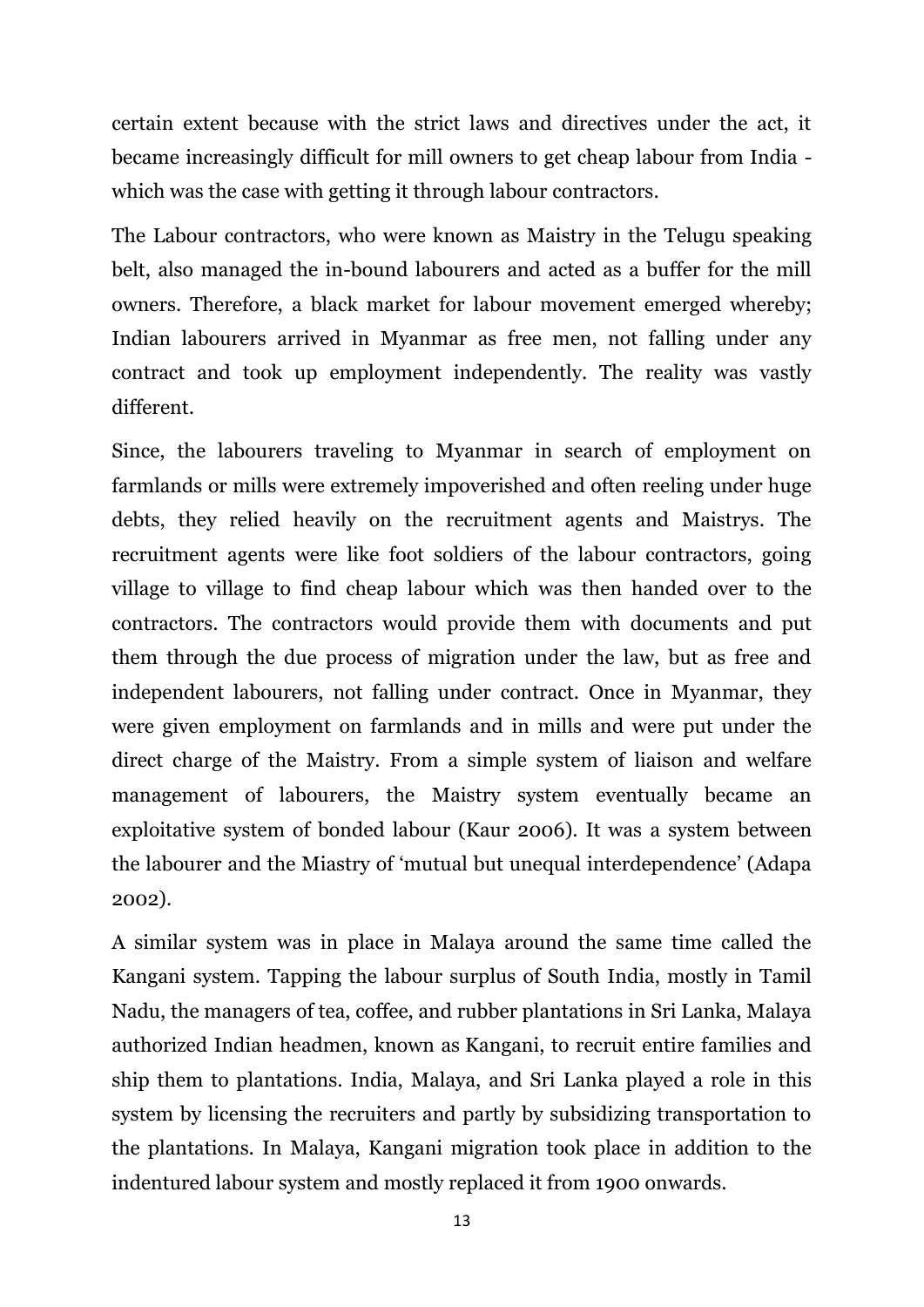However, the Maistry system in Myanmar was a little different in the way that the Maistry was the direct employer of the labour brought in as opposed the employer they were working with. The Maistry handled recruitment, transportation, housing and compensations due to the labourers. In most cases, there was no indication of the number of labourers required and the Maistry's contract with the employers agreed to supply 'those needed' (Thompson 1947). Explaining this trend, Kingsley Davis (1968) said the pressure to emigrate has always been great enough to provide a steady stream much larger than the given opportunities.

This wasn't the case in the Kangani system. Another difference was that due to the cyclical nature of employment under the Maistry system, the Maistry had a much larger function as opposed to the permanent settlements of labourers on the Malayan rubber farms.

The poor migrant communities from India were more than willing to settle for a sub-standard living and work far more for far less wages than their Burmese counterparts. This allowed for unsupervised and unregulated inflow of migrants from Indian into Myanmar.

The labour was usually taken into Myanmar for harsh physical work on wither farmlands or processing mills. This required more of brute strength than skills and therefore, the Miastrys preferred male labourers to female. This vastly skewed the gender ratio of the Indian community in Myanmar. From the initial 8.2 males to 1 female, this ratio declined to as low as 250 males to one female (Kondapi 1951). Due to the poor living conditions and hard work, the male labourers who migrated to Myanmar, mostly from the lower class in the class structure of India, preferred to leave their families behind. Most of these were settlers in the eastern state of Rakhine. The Upper caste and class males only travelled with their families after they had permanent or long term contracts in place along with better living conditions.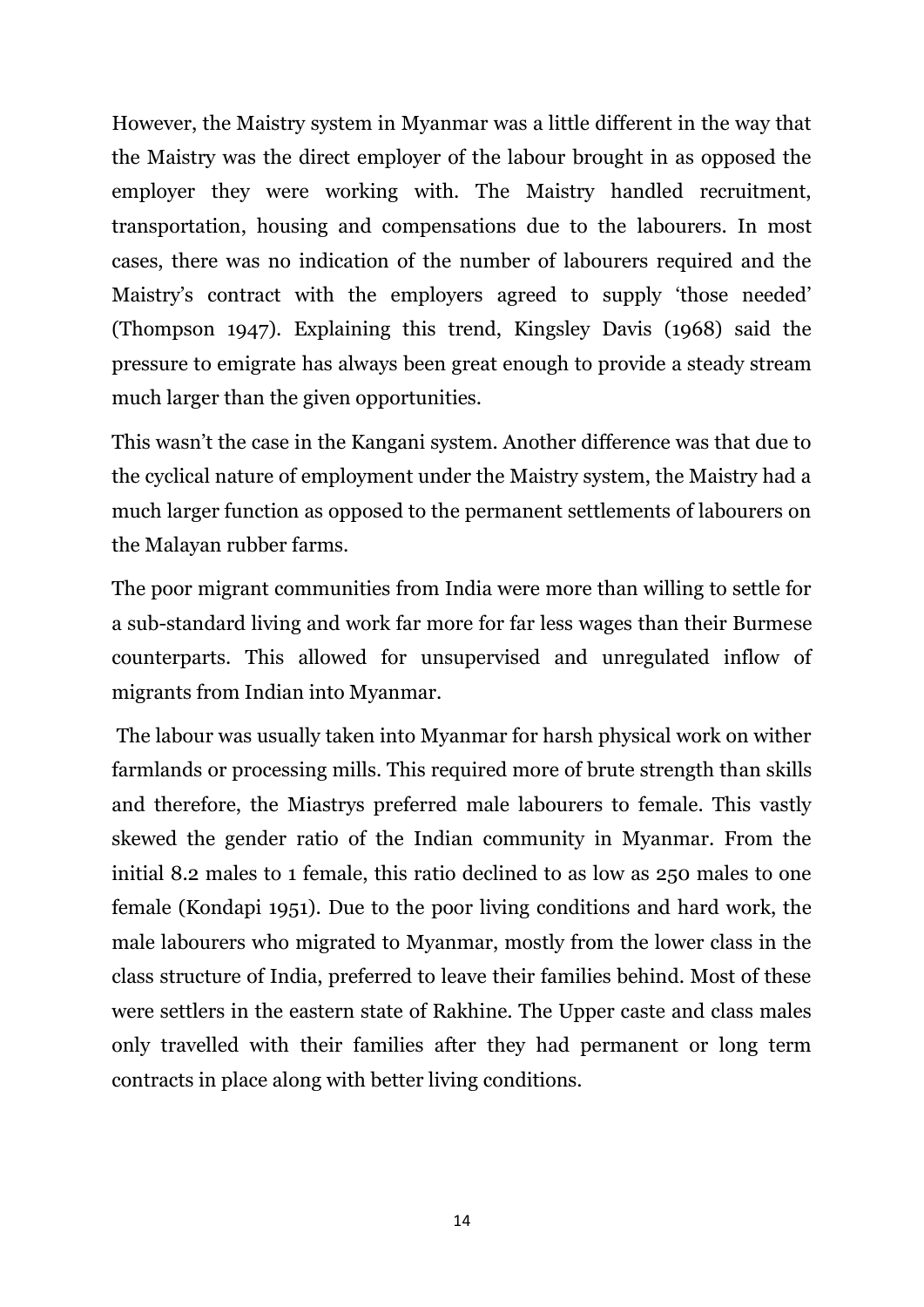Sociologist Chandrashekhar Bhat estimates that about 6 million people had left Indian shores when the system was abolished in 1938: about 1.5 million to Sri Lanka, 2 million to Malaya, and 2.5 million to Burma.

In addition to low-skilled workers, members of India's trading communities settled in many countries where indentured labourers had been brought or where business opportunities in the British Empire were promising. For example, Gujarati merchants became shop owners in East Africa, and traders from present-day Kerala and Tamil Nadu provided rural credits for peasants in Burma, Ceylon, and Malaya or were involved in retail trade.

| <b>YEAR</b> | <b>ACRES SOWN WITH PADDY</b> |
|-------------|------------------------------|
| 1852-53     | 6,00,000                     |
| 1872-73     | 1,871,542                    |
| 1882-83     | 3,466,439                    |
| 1892-93     | 5,086,853                    |
| 1902-03     | 6,712,719                    |
| 1912-13     | 8,081,677                    |
| 1922-23     | 8,870,342                    |
| 1932-33     | 9,711,396                    |
| 1936-37     | 9,855,258                    |

*Table 2: Burma: Expansion of Paddy Land in British Burma*

*\*Source: Mahajani (1960)* 

# **Case of Rakhine (Arakan) State**

The Indian population in Myanmar never exceeded 6.9 per cent of the total population which was in the year 1931 (Mahajani 1960). This figure included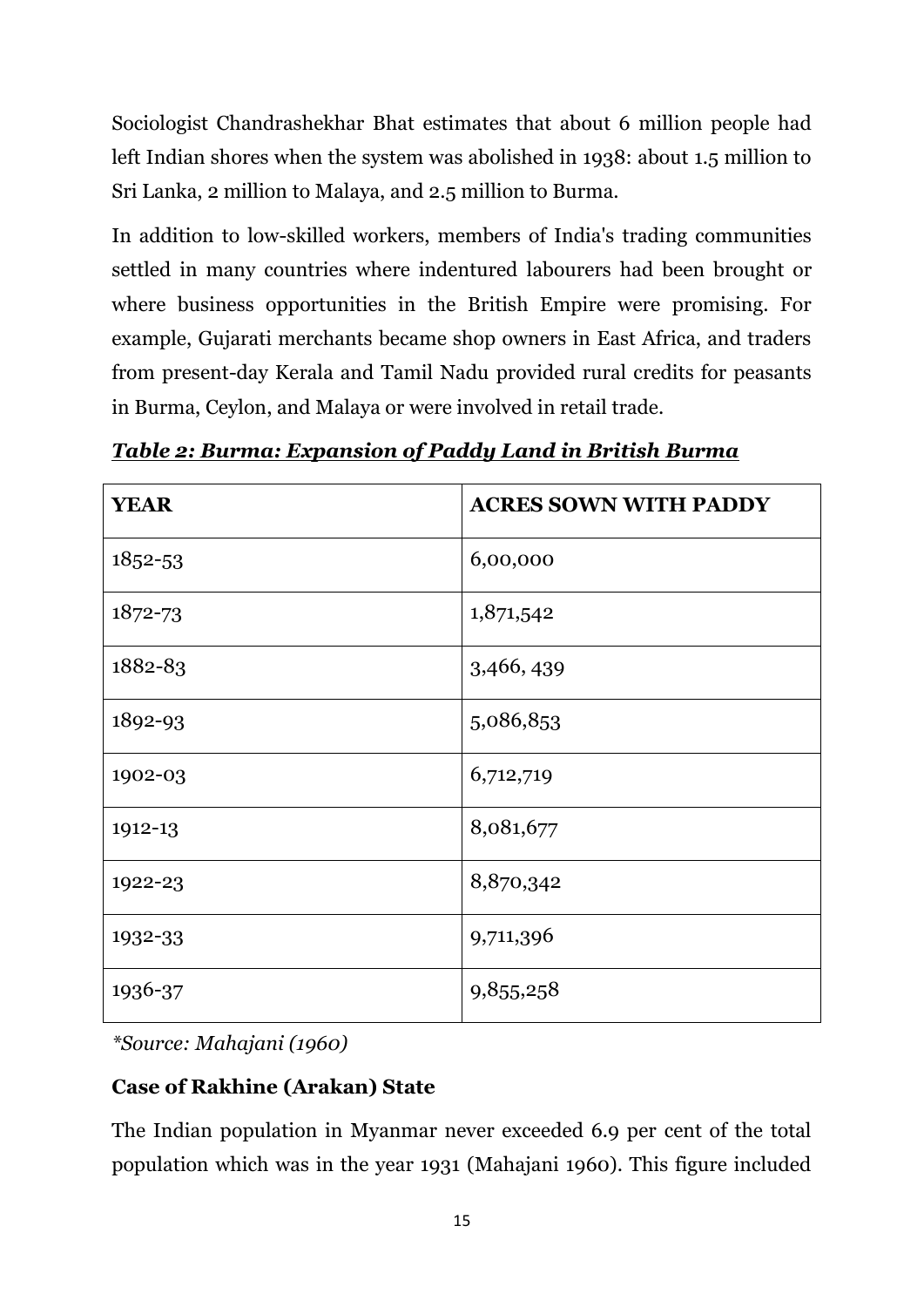the population in Arakan state. The immigration of Indian communities, especially Bengali-speaking from undivided India (including Bangladesh) was considered rather natural given that in the River Naf divided Chittagong in undivided Bengal from Myanmar. The ancient capital of Arakan, Mrauk-Oo was considered the most lucrative destination for Indian migration. Since Bengali, Arkanese and Persian were already prevalent languages in Arkan due to the massive interlinkages between Arakan and Bengal, it saw consistent waves of immigration, especially from the Bengali Muslim commuunities (Bhattacharya 2007).

The physical isolation of Arakan state from mainland Myanmar due to the presence of the Bay of Bengal and its close geographical proximity to Chittagong contributed to this unabated transnational movement. Towns like Buthidaung and Maungdaw were major centres of Indian communities from Bengal and except Sandoway and Kyokphoo, most of the state had a very high percentage of Bengali Muslim immigrants.

In the late 19th century, Sittwe was one of the busiest rice-exporting ports in the world. In Sittwe, the Indian community was as high as 97 per cent of the city's population totaling to 2,10,990 in 1931 (Pearn 1946). Most of these immigrants were second generation migrants, ie: they were born in Sittwe as opposed to those in Yangon or other parts of Myanmar who were brought in from India. In terms of gender ratio as well, there were far more women of Indian origin than elsewhere in Myanamar, again, mostly born in Arakan. Arakan state's case is peculiar because of this reason as it paints a very different picture of Indian migration than prevalent in rest of Myanmar. According to the 1901 Indian Language Speaking Census in Myanmar, Bengali was the third most spoken language by the Indian community in Myanmar and this was largely owing to their huge presence in Rakhine state. The following table elucidates this fact.

### **Table 3: Indian Language Speaking Population in Myanmar in 1901**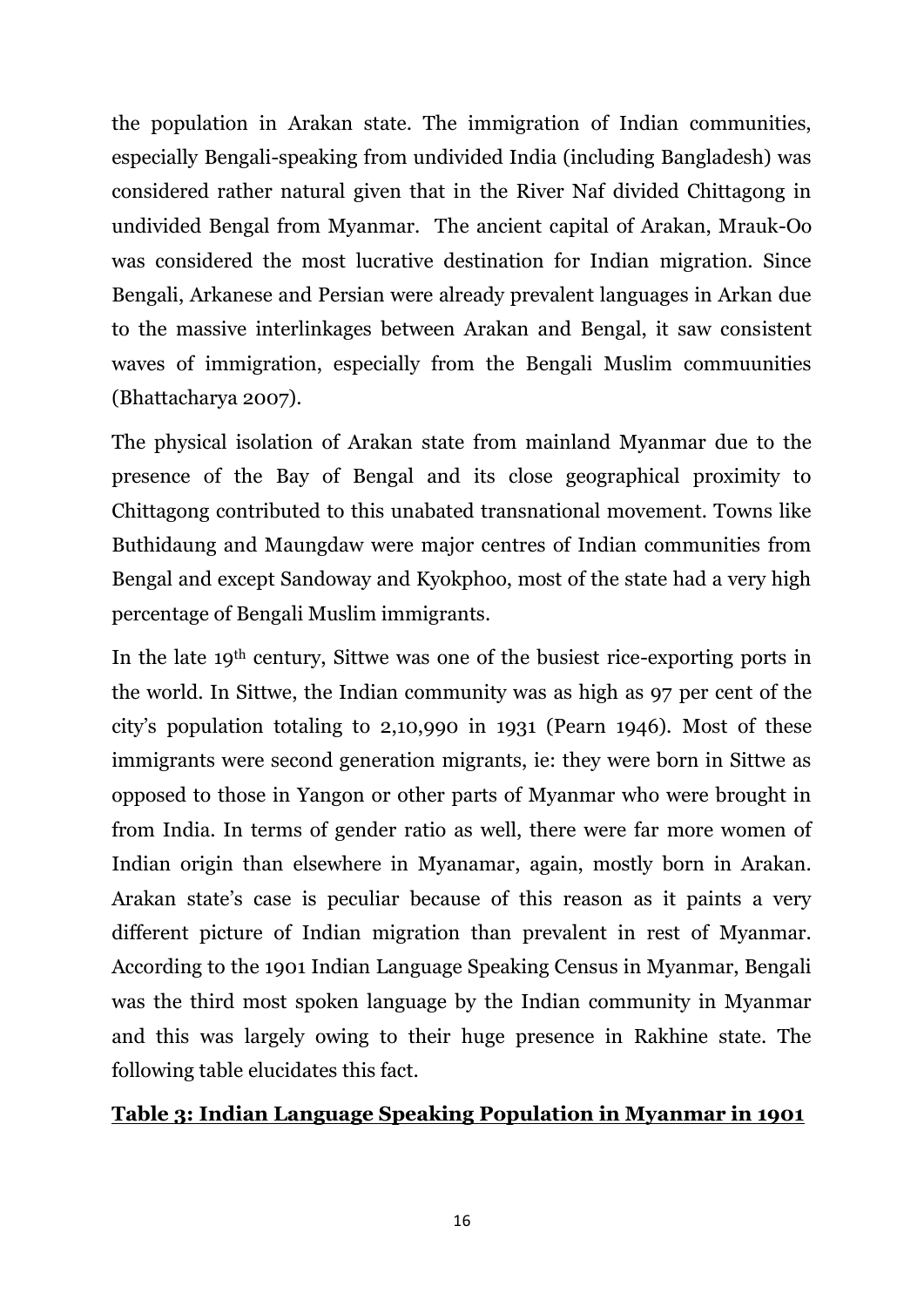| <b>LANGUAGE</b> | NUMBER OF INDIVIDUALS |
|-----------------|-----------------------|
| English         | 18,500                |
| Hindustani      | 95,122                |
| Bengali         | 204,973               |
| Hindi           | 28,689                |
| Punjabi         | 15,803                |
| Tamil           | 99,576                |
| Telugu          | 96,601                |

*Source: The Imperial Gazeteer 1901*

As is evident from the table, the maximum number of Indians in Myanmar in 1901 was Bengali-speaking. This further consolidates that the free movement from Chittagong to Arakan across the Naf River had a major role to play in defining Indian migration to Myanmar. The other linguistic communities were mostly settled in the Lower Burma region and urban industrial centres like Yangon where they were employed in rice cultivation and processing.

In addition to this independent movement across the border, the British government, after annexing Pegu, wanted the country to come under cultivation (Furnivall 1948). According to JS Furnivall, the policy of promoting migration by the British government from India to Myanmar changes in the 1880's. This is evident in a file correspondence by P. Nolan, Esq. Secretary to the Government of Bengal, general Department where he placed a report in front of the government to promote emigration of 'able-bodied labourers' from Bengal to Burma. This included emigrating Bihari migrant labourers as well who were already used to much lower wages in agro-based activities than their counterparts in Myanmar. Lucrative tax benefits were also offered to promote such emigration.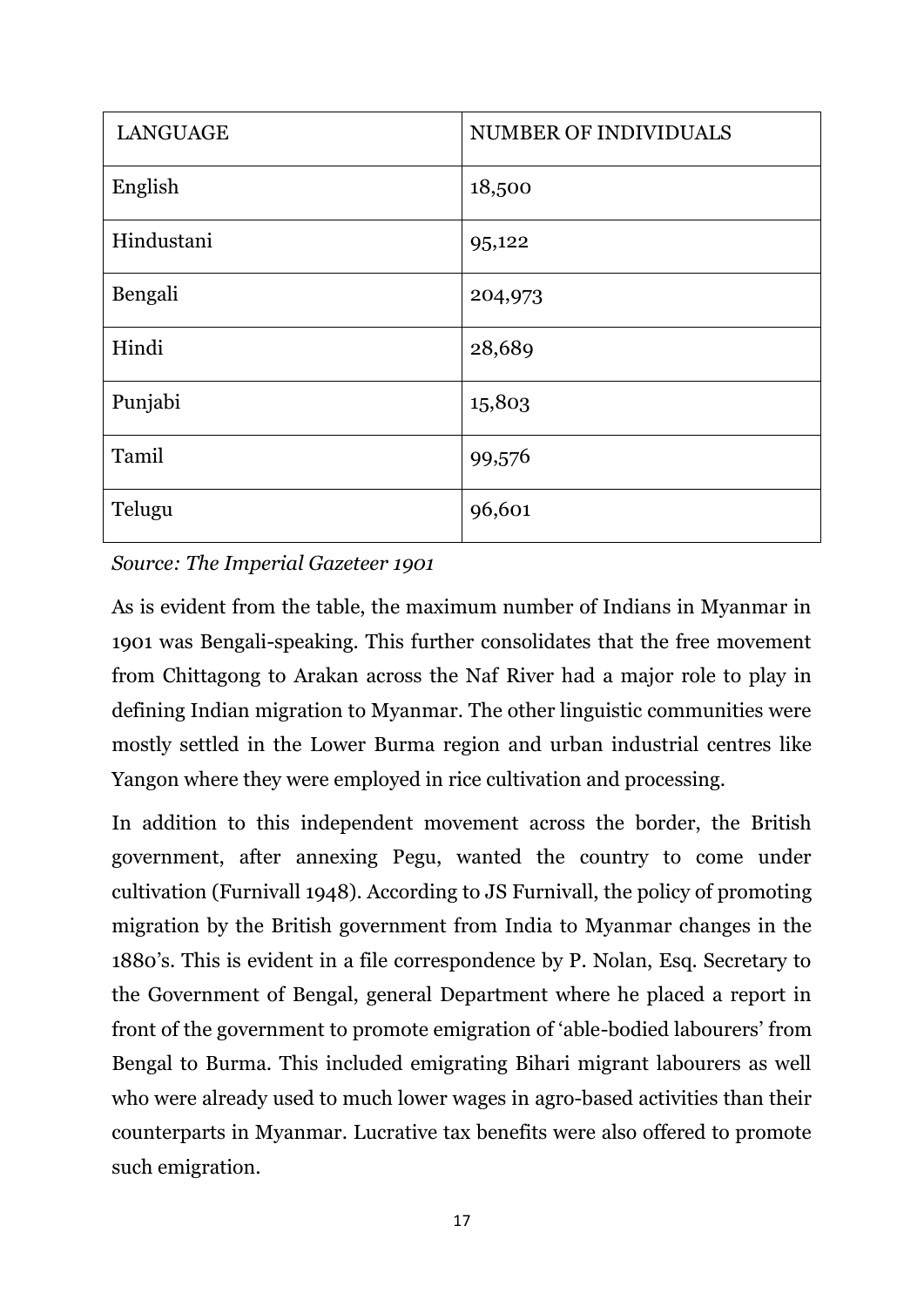Following this, the policy of rigorous emigration was followed by the British government and a sizeable number of labourers were sent to Myanmar through Bengal and Arakan, many of whom settled their and other parts of the country eventually.

Being a labour intensive industry, paddy cultivation also had several allied industries which facilitated further absorption of Indian migrants in Myanmar's economy. Indian labourers formed a big part of shipping and transportation of rice produce and also, the teak and timber industry along the Irrawaddy Delta. According to Mahajani, after the 1800's, the trend of emigration continued on an upward trajectory barring a year or two until 1930's.

#### **III**

### **1935 – 1948**

Having left in search of greener pastures from their native villages, whether in Bengal, Bihar, United Provinces, and Madras Presidency, the Indian working classes braved the seas, provided the much needed labour to clear the swamps in Lower Burma and malaria-infested jungles and in that process also became the most exploited and vulnerable section of the Indian population. The laissez-faire policies of the British Raj and the xenophobic and ultranationalist policies of the governments in independent Burma have contributed to this.

As the nationalist movement in Burma began to gather momentum, it also took an anti-Indian dimension. The alienation of vast tracts of agricultural land to Indian Chettiars, the Burmese entry into the labour markets following the depression of the 1930s, which was hitherto an exclusive Indian domain; the opening of the University of Rangoon and consequent turning out of Burmese graduates searching for clerical jobs; all these proved as catalyst for the growth of anti-Indian sentiments. There were large scale riots against the Indians in the 1930's, due to social, economic, and cultural reasons. The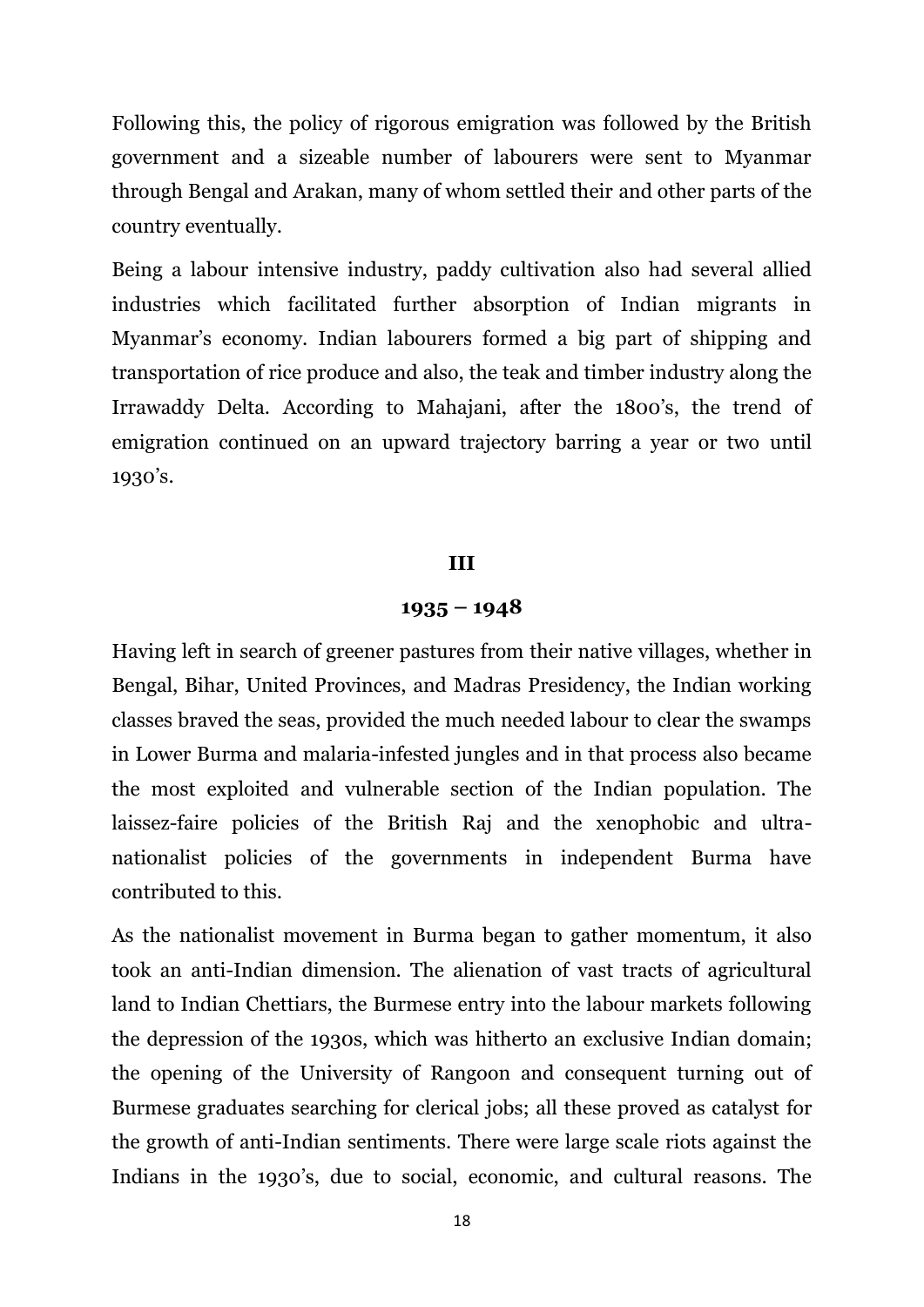Burmese nationalists wanted freedom not only from the British political domination but they were also equally keen to throw out the yoke of Indian economic stranglehold.

|                                                          | <u>Table 3: Percentage of Indians and Indigenous races in various</u> |  |  |  |  |  |  |  |
|----------------------------------------------------------|-----------------------------------------------------------------------|--|--|--|--|--|--|--|
| occupations in 1930's as given in the Baxter Report 1941 |                                                                       |  |  |  |  |  |  |  |

| <b>OCCUPATION</b>                           | <b>PERCENTAGE</b><br><b>OF</b><br><b>INDIANS</b> | <b>PERCENTAGE</b><br><b>OF</b><br><b>INDEGINOUS</b> |  |  |
|---------------------------------------------|--------------------------------------------------|-----------------------------------------------------|--|--|
|                                             |                                                  | <b>RACES</b>                                        |  |  |
| Ordinary cultivation                        | 3.9                                              |                                                     |  |  |
| Cultivation of<br>special<br>crops          | 5.1                                              | 88.2                                                |  |  |
| Food Industry                               | 26                                               | 70.9                                                |  |  |
| <b>Metal Industry</b>                       | 28.7                                             | 59.7                                                |  |  |
| Industries<br>of<br>Dress,<br><b>Toilet</b> | 26.1                                             | 68.3                                                |  |  |
| Trade                                       | 17.3                                             | 73.3                                                |  |  |
| Road Transport                              | 35                                               | 58.4                                                |  |  |
| Labourers on roads and<br>bridges           | 37.5                                             | 49.9                                                |  |  |
| <b>Building Industries</b>                  | 4.9                                              | 50.9                                                |  |  |
| 41.655                                      | 6.5                                              | 92.9                                                |  |  |
| Ceramic industry                            | 41.6                                             | 55                                                  |  |  |
| in<br>Those<br>occupied                     | 6.5                                              | 92.9                                                |  |  |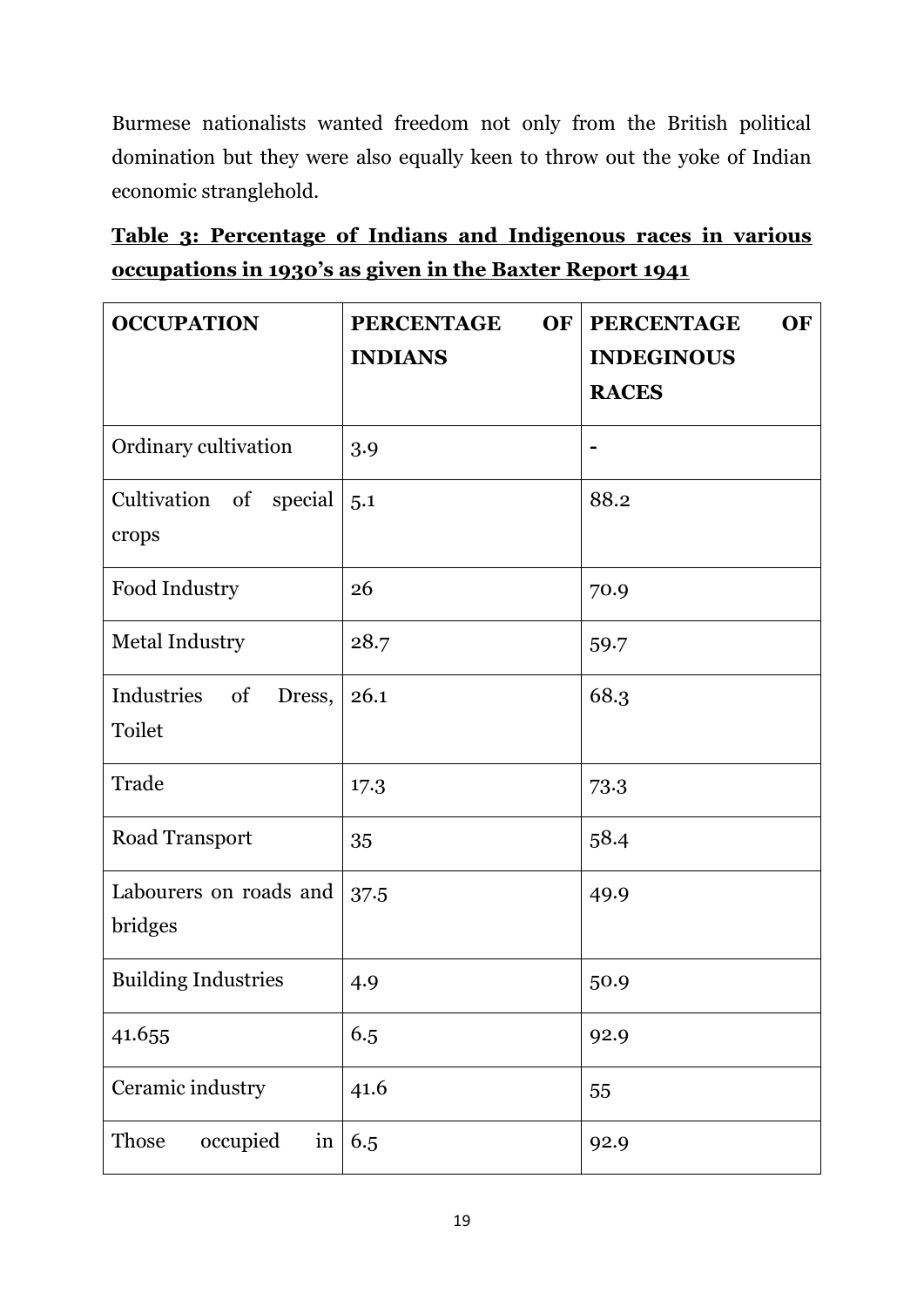| toilets,<br>cafes,        |      |      |
|---------------------------|------|------|
| including<br>restaurants, |      |      |
| hawkers of drinks and     |      |      |
| foodstuff                 |      |      |
| Bankingm<br>insurance     | 26.4 | 61.6 |
| and exchange              |      |      |
| Post Office, telegraphs   | 57.6 | 21.9 |
| and telephones            |      |      |
| (excluding)<br>Labourers  | 69.3 | 29.4 |
| sweepers) on railways     |      |      |
| Transport by water        | 51.3 | 45.1 |
| Rice pounders             | 53.1 | 44   |
| Occupations<br>dealing    | 53.7 | 43.4 |
| with chemical products    |      |      |
|                           |      |      |

### *Source: Kondapi (1951)*

As is evident from the above chart, the Indian community was gainfully employed in almost every industry in Myanmar and in some, a very large extent. Moreover, because of the gains of the rice and timber trade, the early settlers managed to get quality education for their children, hence, the educated class of Indians occupied important positions in education, bureaucracy, politics and other important sectors.

By early 1900's, the Young Men Buddhist Association spearheaded a nationalist movement in Myanmar which gained steam in the coming years.

The British separated Burma Province from British India in 1937 and granted the colony a new constitution calling for a fully elected assembly, with many powers given to the Burmese, but this proved to be a divisive issue as some Burmese felt that this was a ploy to exclude them from any further Indian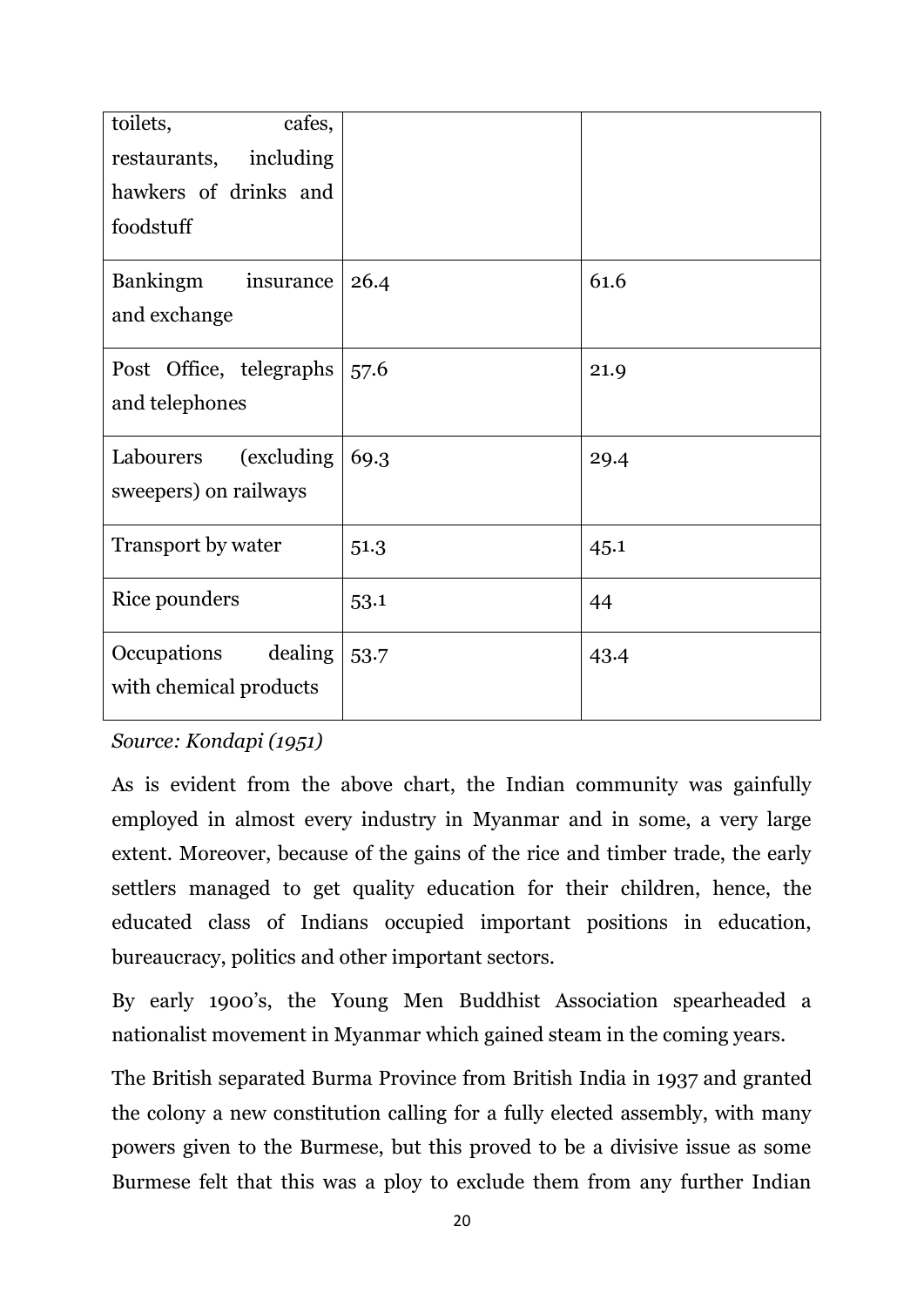reforms. Ba Maw served as the first prime minister of Burma, but he was forced out by U Saw in 1939, who served as prime minister from 1940 until he was arrested on 19 January 1942 by the British for communicating with the Japanese.

A wave of strikes and protests that started from the oilfields of central Burma in 1938 became a general strike with far-reaching consequences. In Rangoon student protesters, after successfully picketing the Secretariat, the seat of the colonial government, were charged by the British mounted police wielding batons and killing a Rangoon University student called Aung Kyaw. In Mandalay, the police shot into a crowd of protesters led by Buddhist monks killing 17 people. The movement became known as *Htaung thoun ya byei ayeidawbon* (the '1300 Revolution' named after the Burmese calendar year),and 20 December, the day the first martyr Aung Kyaw fell, commemorated by students as 'Bo Aung Kyaw Day'.

# **Japanese Occupation**

The period of Japanese Occupation, 1942-45, was the darkest period in the history of the Indian community in Burma. The war entirely destroyed the pre-war economy and the commanding position which the Indian community enjoyed. Some Chettiars saw the writing on the wall and even before the war began they repatriated their vast wealth from the country. The majority of Indians suffered untold misery and hardship. Nearly 500,000 Indians left the country and out of these nearly half of them died on the way (Bhattacharya 2007). Those who were left in Rangoon joined the Indian National Army in large numbers. At a later period, they also supported the Burmese demand for independence.

After World War II, the thriving Indian communities at every level were no longer seen as a part of the Burmese community by the local Buddhists. They were viewed as a threat to the future employment and prospects of the local. Therefore, after the end of colonial rule, stricter immigration regimes were enforced along borders of the nascent nation states to discourage Indian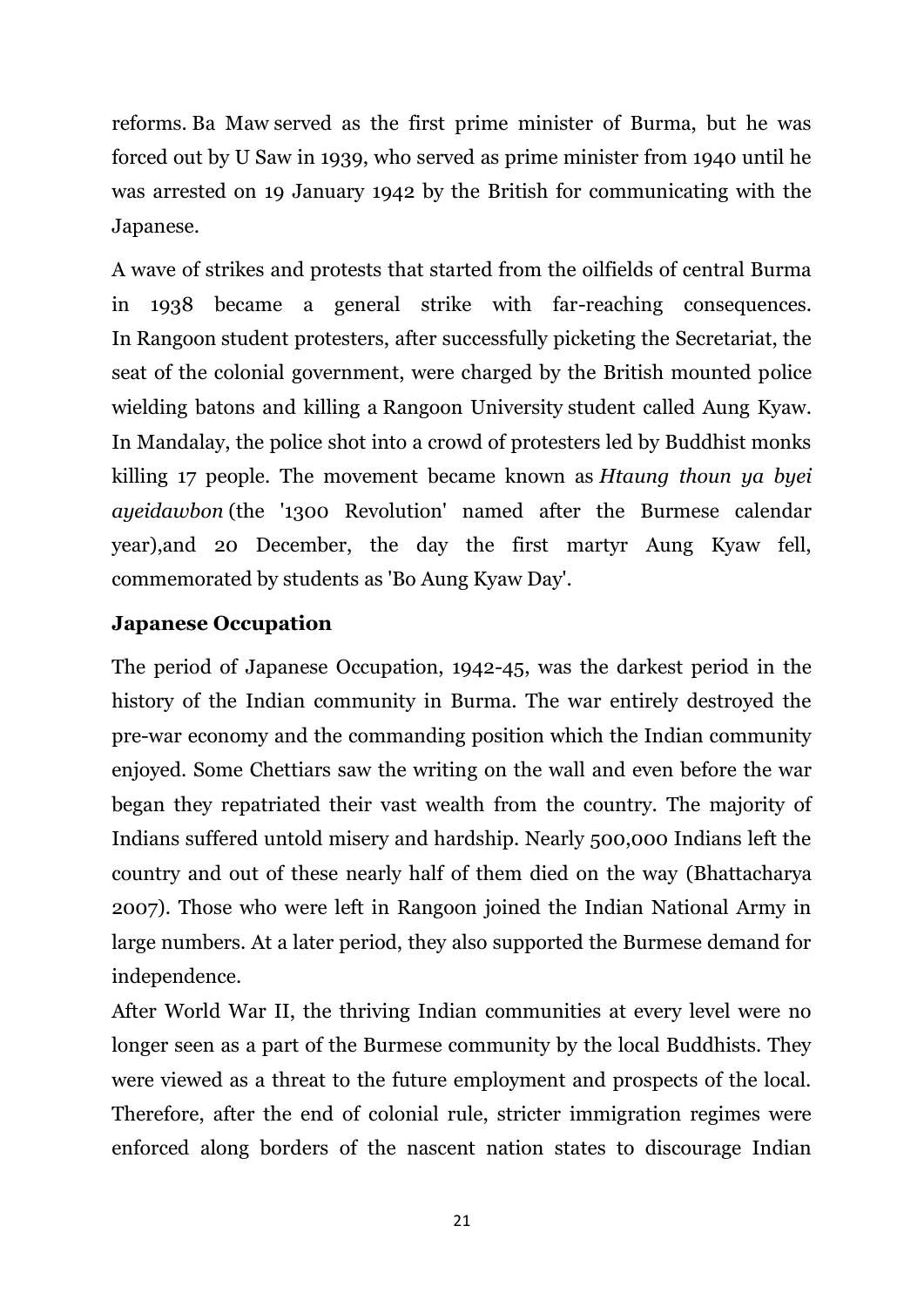immigration. This also differentiated between inhabitant (locals) and aliens (minorities, Indian communities).

During the Japanese occupation, there was a steep rise in the ultra-nationalist sentiments in Myanmar. The Japanese put nationalist leaders in positions of authority to govern the people. This in turn further added to the ferment through which the Indian communities were being subjected to.

# **Introduction of Citizenship Rules and Land Reforms**

The independent Government of Burma introduced large number of progressive measures to give the land back to the tiller. These measures naturally hit the interests of Chettiars very badly. The Standard Rent Act, Tenancy Disposal Act, Agricultural Debt Relief Act, Land Nationalisation Act, Agricultural Bank Act, and Burma Foreigners Act; all these had the cumulative effect of depriving the Chettiars of their enormous wealth. No one, with a tinge of social conscience, could protest against these progressive measures. At the same time, the compensation paid to the landlords was meagre; what is more, the Chettiars found it difficult to repatriate their money into India due to stringent foreign exchange restrictions.

When the new Constitution was promulgated, it was stipulated that those who had been in continuous residence in Burma for eight out of the past ten years immediately preceding war years were eligible for citizenship. But the immediate prospects of stability in the country were so uncertain that most Indians preferred to sit on the fence and did not apply for citizenship.

Adding to the political uncertainty was the assassination of Aung San, who was generally considered to be a great friend of India and the Indian community. Only 400,000 applications were received for citizenship and out of these only 10,000 were granted Burmese citizenship. The rest were treated as aliens. At this time, if the government of India under Prime Minister Nehru had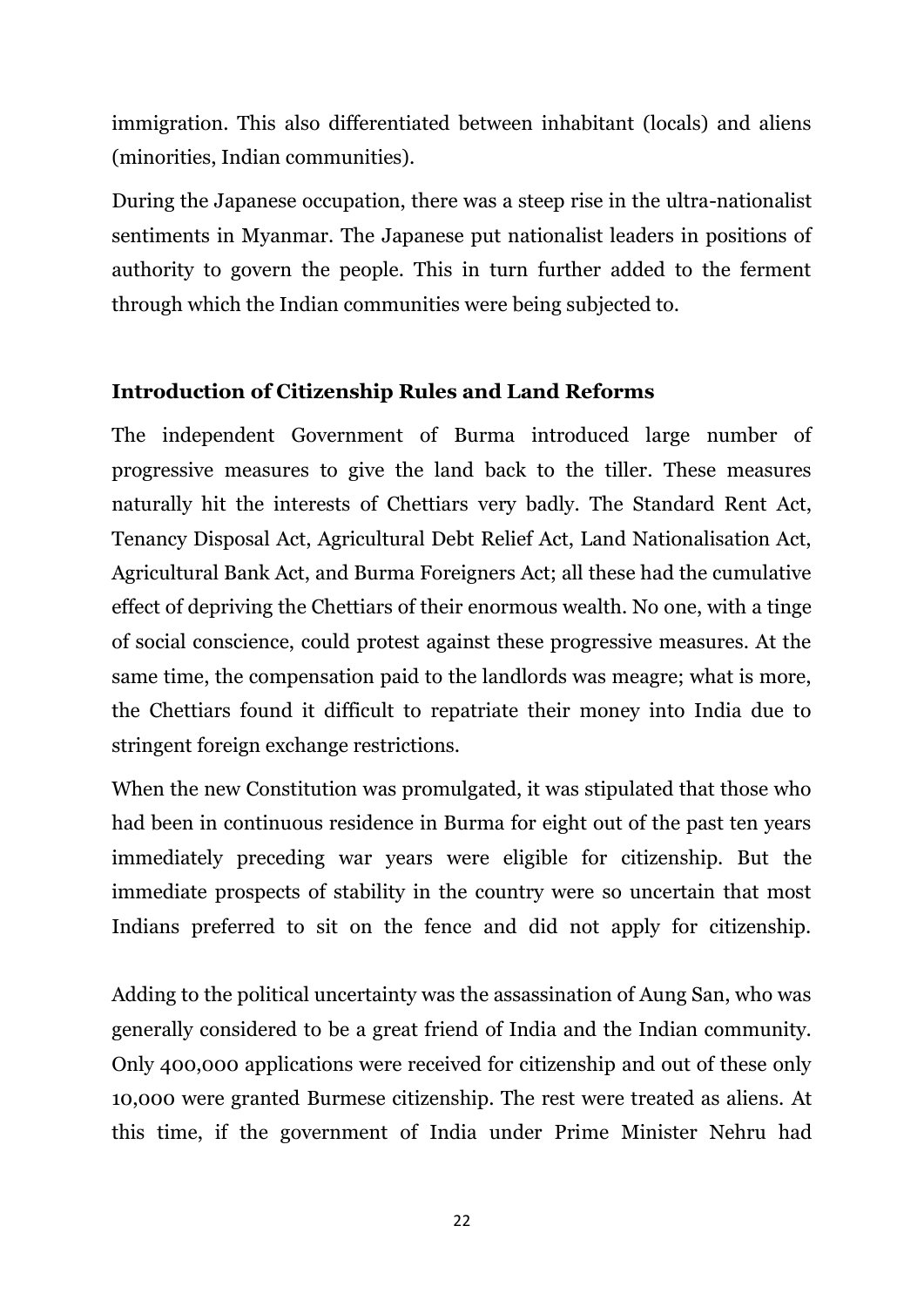intervened and pushed for citizen status for Indian communities with relevant documentation, the situation could have been different now.

When the Government introduced Burmanisation of public services in the 1950s large number of Indians employed in the railways, water transport, customs, post and telegraph, and public works and other departments were retrenched. In the 1960s under the Burmese Socialist Programme, the government even nationalized petty trade. These measures sounded the death knell of the poorer sections of the Indian community in Burma. To add insult to injury, they were not even allowed to bring back their savings to India. Women were not even allowed to take back their Mangalyasutra. The repatriates also complained of demonetization of currency notes, expropriation of properties, confiscation of valuables, and unimaginable humiliations. According to the Policy Note issued by the Government of Tamil Nadu, from June 1963 onwards, 1,44,353 Burmese repatriates have returned to India.4 What is more tragic, even after the lapse of forty-five years, the compensations due to these people have not been settled.

### **IV**

### **CURRENT STATUS**

The legal status of Indian communities in Myanamar has gone a paradigm shift since the 1960's. The policies enacted by Gen Ne Win and subsequent military rulers of the country curtailed all freedoms, rights and privileges the Indian community enjoyed in Myanmar (Taylor 2006). The Indian communities are no longer recognized as an ethnic minority in Myanmar. They were classified as an alien minority leading to a suffocating death to their status in Myanmar.

In this context, it is important to note that at the time of Myanmar's independence in 1948, Indian Prime Minister Jawahar Lal Nehru made a call to pursue economic and political relations with the first Prime Minister of Myanmar, U Nu. However, in his quest to forge strong economic ties with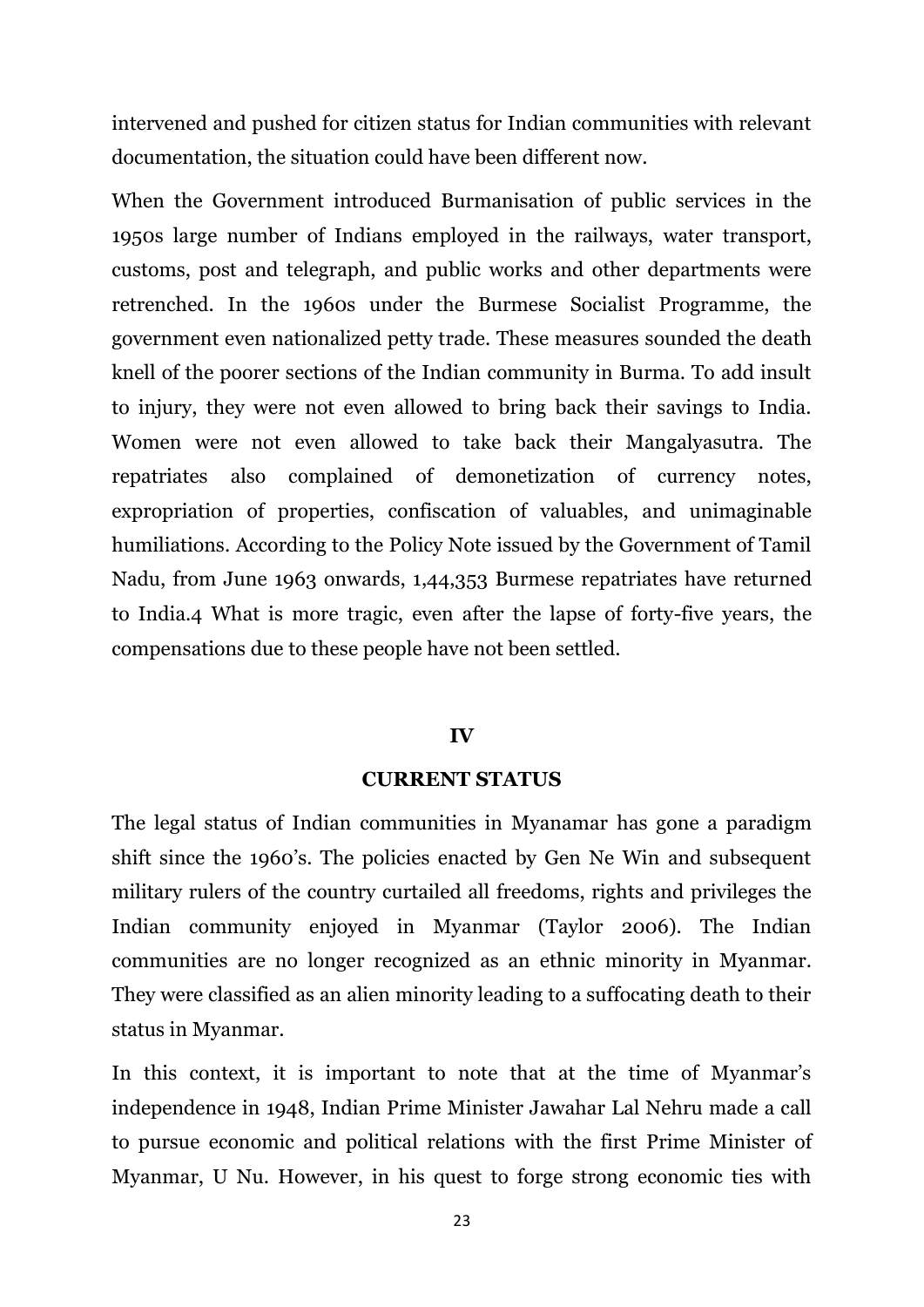Myanmar, which, at that time, was considered one of the most promising and upcoming countries, owing to being the largest exporter of rice worldwide, Nehru did not take up the issue of providing citizenship to the large Indian community in Myanmar. This set the stage of their alienation and eventual persecution. Later, in 1961, when India and Myanmar joined hands in the Non-Alignment Movement also, this subject was not brought up.

On the other hand, the Chinese government, since late 80's, has pushed for reforms for the Chinese Diaspora in Myanmar. The Chinese Diaspora has been well represented in every aspect of Myanmar's society in commerce as well as politics. In fact, Gen Ne Win, who imposed the extreme Socialist agenda of Burmanisation and took over political power of the country in 1962, was himself an ethnic Chinese.

The discriminatory treatment to the Indian communities, however, continued through the last five decades and as a result, the Indian communities are left orphaned and impoverished. There are restrictions imposed on their movement, cultural and religious freedom, right to employment and livelihood, education, land holdings and asset acquisition.

According to the Singhvi Committee Report, the total Indian population in Myanmar is estimated to be 2.9 million, of which 2,500,000 are PIO, 2,000 are Indian citizens, and 400,000 are stateless. Regarding the Stateless category, it must be mentioned that all of them are born in Myanmar, they belong to the third or fourth generation. But since they do not have any documents to prove their citizenship under the Burmese citizenship law of 1982 they are deemed to be "stateless" (V. Suryanarayan 2008) As TP Sreenivasan, former Indian Ambassador to Myanmar has pointed out "they had no rights either in the land of their origin or in their land `of adoption, and neither the two governments seemed concerned." In fact, of the Indian diaspora, Myanmar has the largest number of "stateless" people.

The statelessness of the PIO's can be attributed to the consistent decline in their status in the Burmese society since the Japanese occupation during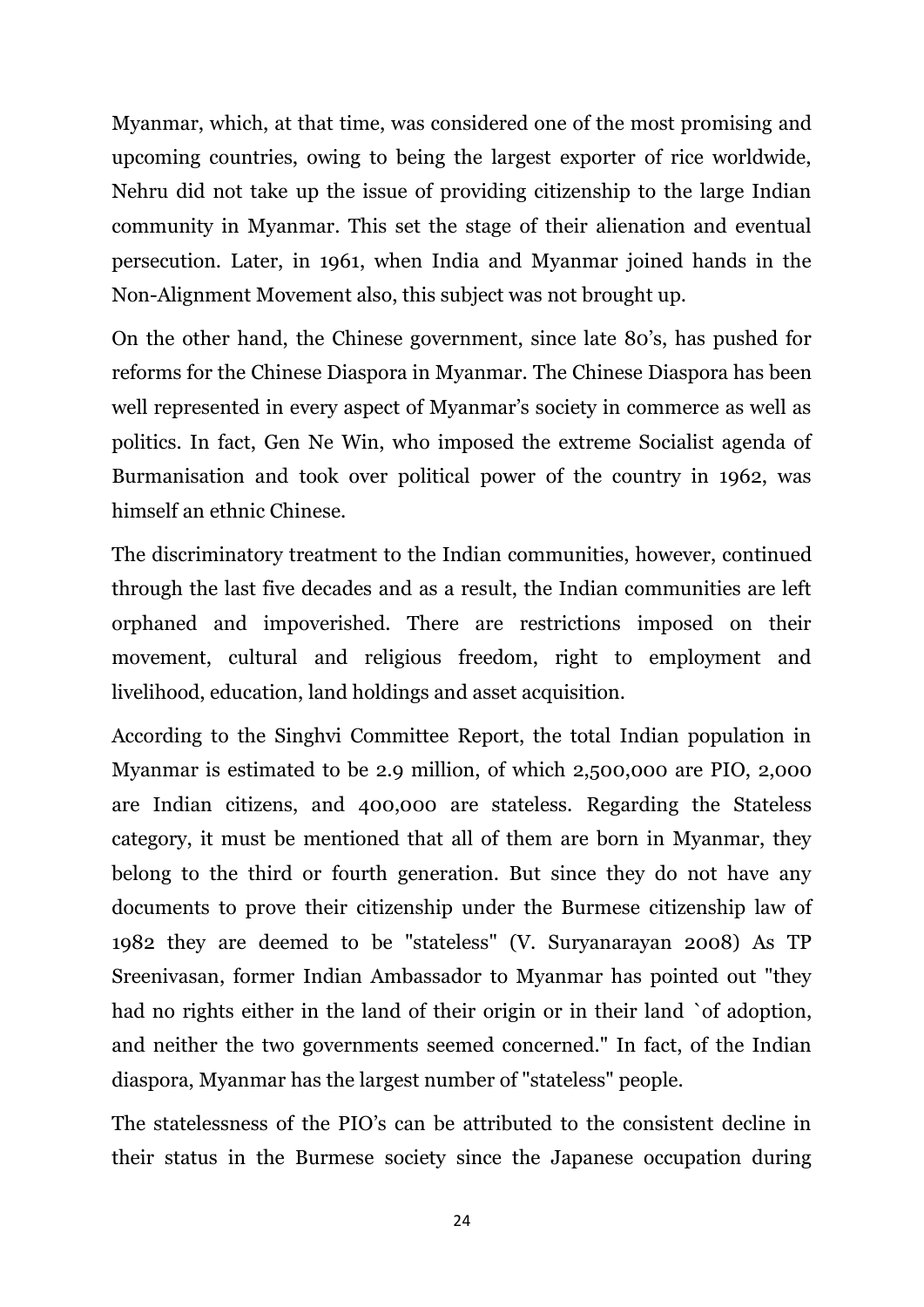World War II and the biggest blow to their position came after the military takeover of the country's administrative affairs by Gen Ne Win in 1962. From largely composing the upper middle class of the Burmese society, the Indian community has now been reduced to becoming one of the most impoverished section in the country.

There are two separate groups of minorities vying for recognition in Myanmar. One is composed of the recognized ethnic minorities like Karen, Kachin, Wa, Chin etc. whose allegiance to the state, not their nationality, is in question. Frequent military reprisals have caused large sections of these groups to relocate to bordering countries over the years, where they have settled in camps along the border. The second group comprises those who have lived in Myanmar for generations but are simply not recognised as citizens -- like the Rohingya Muslims, and those of Indian and Chinese origin.

Both the Indians and Chinese have been in Myanmar for at least a century. Indians, in particular came after the first Anglo-Burmese War in 1824-26, encouraged by the British Empire to relocate from Bengal, Bihar and South India to Myanmar in an attempt to develop the country. PIO's came to dominate the Myanmarese economy as traders, civil servants, merchants, river pilots, soldiers, indentured labourers and moneylenders.

Financial prosperity combined with high positions in the British bureaucracy and their role as money-lenders made the community a target of Burmese nationalist sentiment.

Once independence was achieved, however, the British left Myanmar without making provisions for the grant of official citizenship to these migrants. Latent tensions intensified by the racial and religious differences between the communities -- the Indians were dark-skinned and continued to practice Hinduism or Islam in Buddhist Myanmar -- making intermarriage and communal mingling rare.

The 1962 military coup in 1962 and Gen Ne Win's 'Burmanisation' policy substantially weakened the already weakening position of the PIO's. The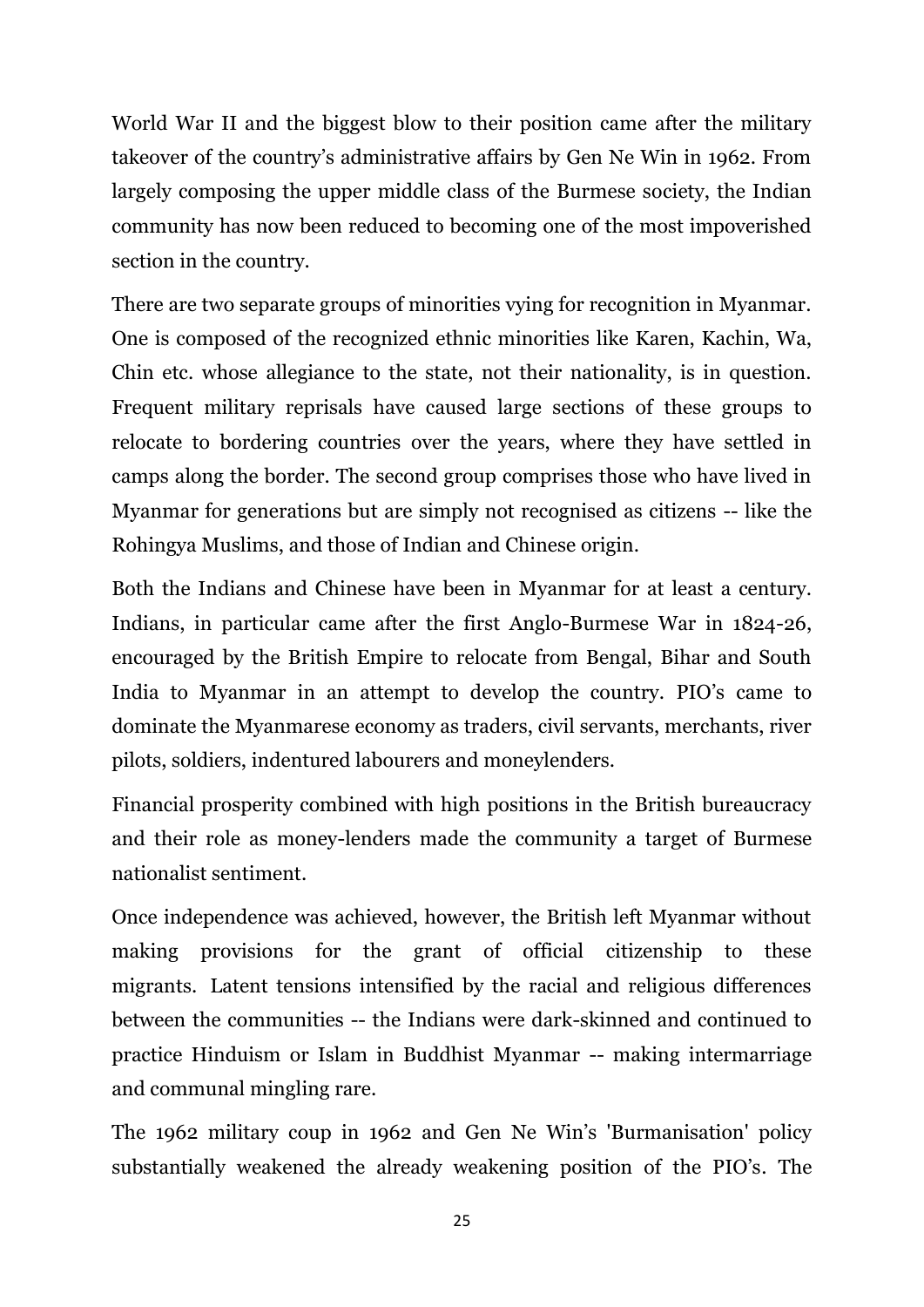economy was overhauled, Indian and Chinese businesses and trade contracts were rescinded, and the Indian-majority Cabinet was dissolved. Although they had lived in Myanmar for many generations and had no connections with their original societies, approximately 100,000 Chinese and 300,000 Indians were forced out of Myanmar. Those left behind were the poorer immigrant groups, without the wherewithal to flee or start over again.

In 1982, a new Citizenship Act was passed, dividing Myanmarese into three categories. Naturalised citizenship would only be granted to those who could furnish "conclusive evidence" of entry and residence in Myanmar prior to the British annexation, those who were proficient in one of the national languages, and whose children were born in the country. Although many minorities fulfil these requirements, hardly any can supply documentary proof, partly as a result of decades of exclusionary policies and practices.

Consequently, there are over two million stateless persons scattered in villages and rural areas across Myanmar. Without official recognition, they have limited or no access to education, employment and healthcare, and their right to travel, marriage, reproduction and communication is severely restricted.

For the Chinese Diaspora, respite came when China's influence grew in Myanmar. However, for the Indian communities, the long wait to achieve equal rights and egalitarian practices is still not over.

#### **III**

#### **Case Studies**

#### *(Based on personal interviews)*

Two contrasting views about the prospects of the Indian community in Myanmar are given below, one by a Burmese bureaucrat and the other from the Singhvi Committee Report. Thet Lwin, who is a member of the Myanmar Academy of Arts and Science, Ministry of Education, Government of Myanmar, in a recent essay on Indians in Myanmar has presented an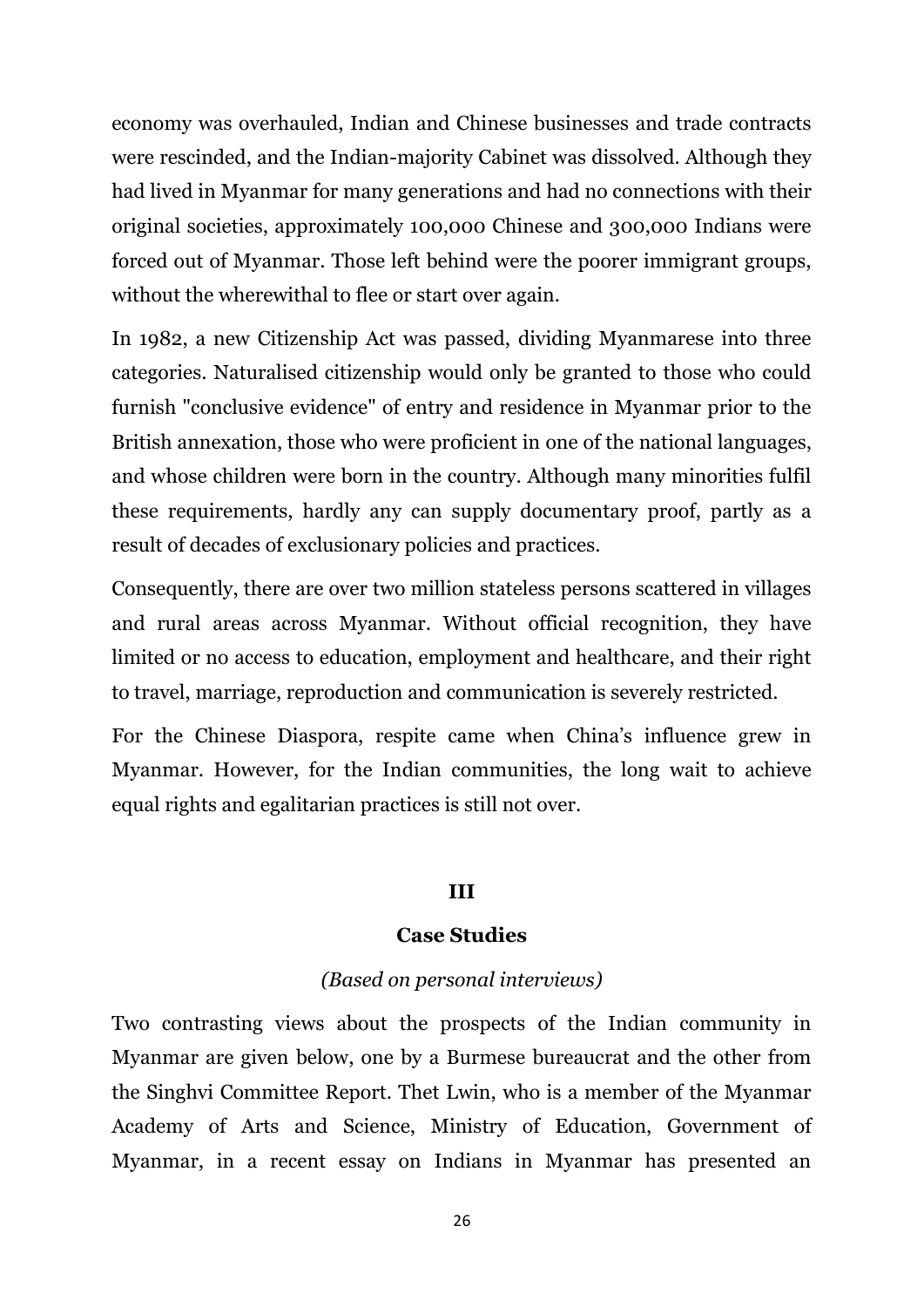optimistic view. To quote Thet Lwin, "Indian presence in Burma is a historical legacy; a section of Myanmar's Indian community is engaged in business while a majority is in agriculture or in menial labour." The younger generation through education is moving fast towards integration into the mainstream Myanmar society. The rise of India has a profound impact on the imagebuilding attempts of overseas Indians. For Myanmar Buddhists, India is the place for pilgrimage, and for those of Indian stock, it is the country of their forefathers. Culture and religious links could be strengthened by promoting tourism. What he has said the situation of the Indian community in Myanmar may be improving.

On the other hand, to quote the Singhvi Committee Report, the Indians are "fairly impoverished in Myanmar," the more prosperous elements having left, following waves of nationalization and other measures which hurt their livelihood. The educational scene is pathetic. At one time, the faculty and alumni of the University of Rangoon comprised mainly of Indians. Today, "there are hardly any Indian students in the Universities," and results in a virtual extinction of a professional class. The main reason was that "between 1964 and 1988, Indians were denied admission to the Universities and professional courses."

The following two case studies may highlight the problem at hand:

# **Tamil Community**

After Burmese independence in 1948, the introduction of land reforms, the imposition of the Burmese language and the decision to give preferential treatment to the majority Burmese community pushed Tamils down in the social hierarchy. They are now trying to revive their language and culture by opening new schools.

Tamils from south India began migrating to Myanmar during the early 19th Century. But unlike indentured labourers who went from India to counties such as Sri Lanka and South Africa, Tamils in Burma were not taken on by the colonial administration.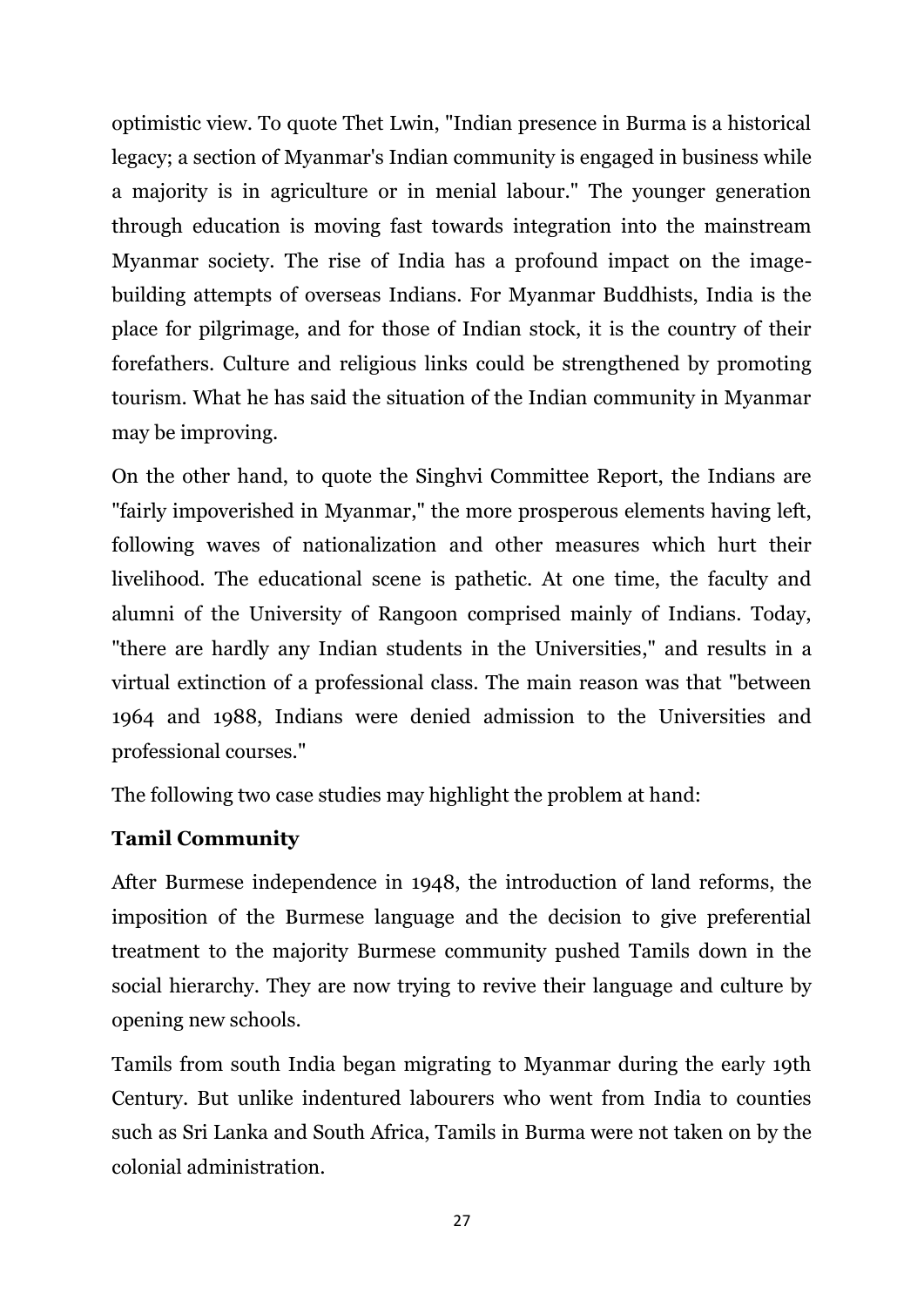Instead they worked as agricultural labourers for members of the traditional merchant caste known as Nagarathars. At the turn of the 20th Century, Tamils established themselves in agriculture and trade in what was then Burma. But their fortunes took a huge downturn during the World War Two and subsequent political upheavals. After the Japanese invasion of Burma, many thousands of Tamils who worked in urban areas for the British colonial administration returned to India. Once independence was secured, the Burmese government introduced land reforms and took over vast tracts of irrigated land and businesses as part of a nationalisation drive.

The imposition of the Burmese language as the medium of instruction combined with the forced closure of Tamil schools in the 1960s - triggered another wave of reverse migration. But many Tamils have deep roots in the country. They kept a low profile and slowly improved their fortunes by mending their relationship with the majority community and staying away from politics.

The younger generation of Tamils eat Burmese food, speaks the Burmese language in their homes and in many cases prefers to wear traditional Burmese costumes. Unlike the previous generation they have very little emotional connection with the land of their ancestors. This trend is giving way to fears of total assimilation.

To arrest this trend he has started organising religion classes for Hindu children. Barring a small number of Muslims and Christians, Burmese Tamils are predominantly Hindu.

There is a visible bond between Hinduism and Buddhism. There are more than 1,000 Hindu temples in present-day Myanmar. In some of the more famous temples ethnic Burmese visitors outnumber Tamils.

All Hindu temples have a statue or image of Buddha. Even though some Hindu traditions accept Buddha as a reincarnation of Lord Vishnu, not many temples in India have Buddha statues. Members of the Burmese Tamil community say that this mutual understanding means that they have largely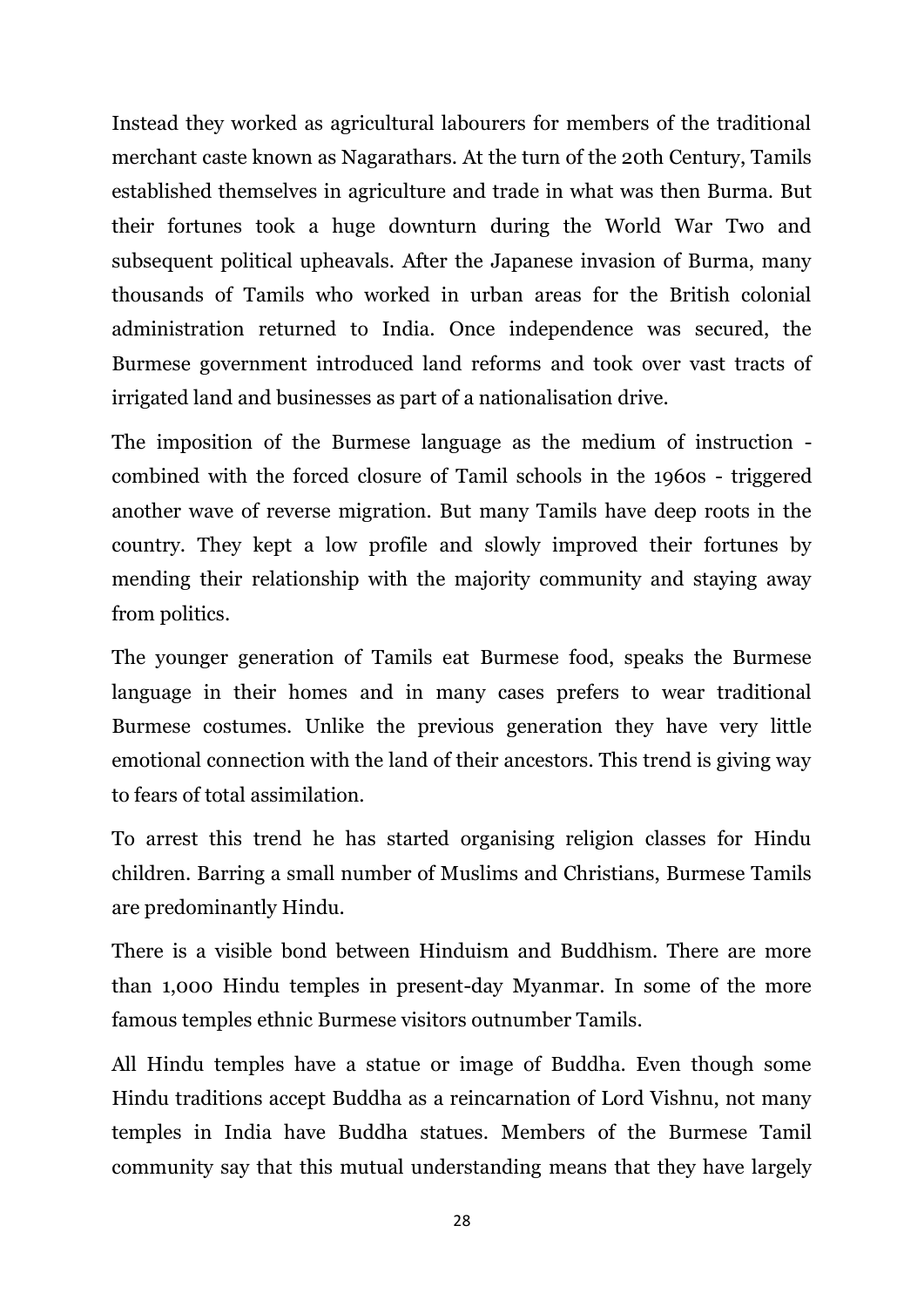escaped religious violence which sometimes has plagued Burma. But while Myanmar's military rulers did not interfere with temple administrations, the closure of Tamil schools meant that the Tamil language was only taught in temples - and then only for the purposes of fostering religious education and music and dance.

The restrictions meant that Burma's Tamil population has remained isolated for many years. It maintained very little contact with Tamil Nadu or with other well-established Tamil communities living in Singapore and Malaysia. Many Tamil teenagers - and their parents - have not even seen India.

But with change sweeping Myanmar, many new schools - which are keen to go beyond religious education only - have emerged. Tamils in Burma are thinly spread, except in a few villages. In many places it is difficult to muster enough students to justify the salaries of teachers - usually paid by the voluntary contributions from Tamil businessmen. Motivating young students to attend classes is a formidable challenge. Tamil teachers say that if present efforts are sustained, the community will be able to keep the Tamil culture and language alive for years to come.

CN Annadurai, who became the Chief Minister of Tamil Nadu when the DMK was voted to power in the 1967 elections, was very concerned about the developments in Burma and was keen to resolve the issue of compensation expeditiously. In a conversation with the author, Thomas Abraham, then Minister Counsellor in the Indian Embassy in Rangoon, recalled his meeting with Annadurai in the Chief Minister's residence in Mambalam. The meeting was arranged through the good offices of common friends. After discussing the pros and cons of the matter, Annadurai wrote a letter to the central government suggesting that India should enter into a long term agreement with Burma for the import of rice and the compensation due to Burmese repatriates could be adjusted in the proposed deal. It may be recalled that during 1967 India was facing an acute crisis in food grains. On his return to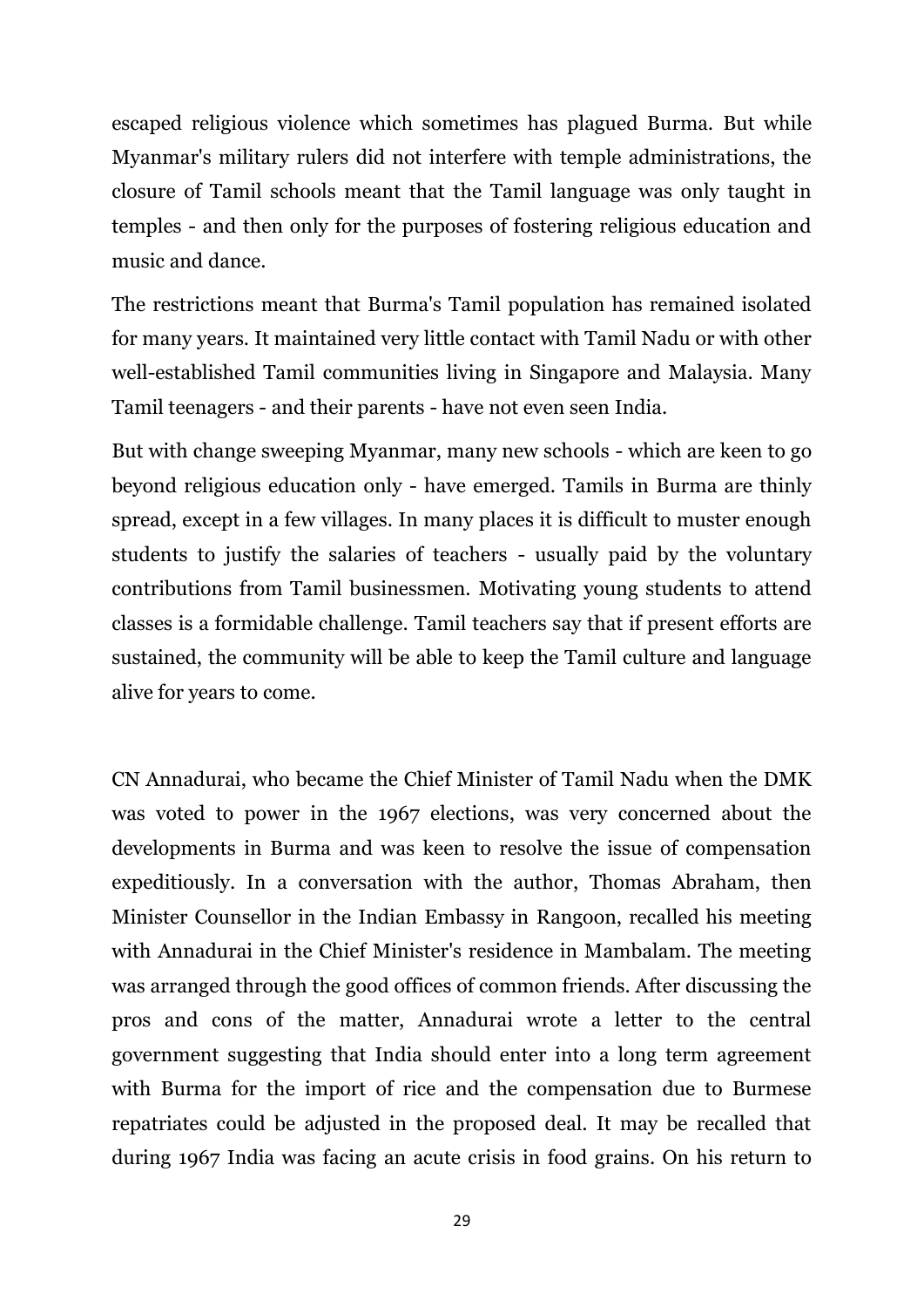Rangoon, Thomas Abraham also made a similar proposal to the Ministry of External Affairs. It is unfortunate, but true, that these concrete proposals did not elicit any favourable response from either government.

# **Zayawaddy Township**

Placed between Mandalay and Yangon, Zayawaddy is a cluster of predominantly Indian villages. The population of this township is estimated to be around 70,000. Most of the people here are the descendants of farmers brought by the British from India — mostly from Bihar, but also Uttar Pradesh — to cultivate land in these parts. In the years that the military junta ruled Myanmar with an iron thumb, they largely escaped the authorities' attention and have now become Myanmarese citizens. The Little India has a Hindu Kalyan Sahyog Samiti to take care of religious affairs, Hindi is taught to children at a sprawling Gandhi Hall and in nearly a hundred schools, a temple with idols of Shiva, Lakshmi and Radha-Krishna draws many faithfuls, and there is an RSS branch to "liaise" with the authorities. An idol of the Buddha is also housed in the temple, "to show respect to the local religion".

Around 1,500 of the Indian descendants are Muslims. The first batch of 3,500 farmers was brought in 1889, and then another 4,000 farmers joined them in 1902. The land was a dense forest then and they were told to cut down the trees and start cultivation. A sugar factory considered Myanmar's first was later started here by the British as sugarcane is one of the staple crops here.

The farmers were brought by Raja Keshav Prasad Sinha of Dumraon (from Ara, Bihar), who had been gifted 20,000 acres of land in and around Zayawaddy for services rendered to the British, on a 30-year lease. He handed over the land to his Dewan, Harihar Prasad Sinha, who took charge of cultivating it under the supervision of the British. As the population grew and the Indian community came to occupy as many as 40 villages, these were divided into four tracts named Jaipur, Ramnagar, Sadhugaon and Gopalganj. In 1965, when all business concerns, land, banks and schools, including those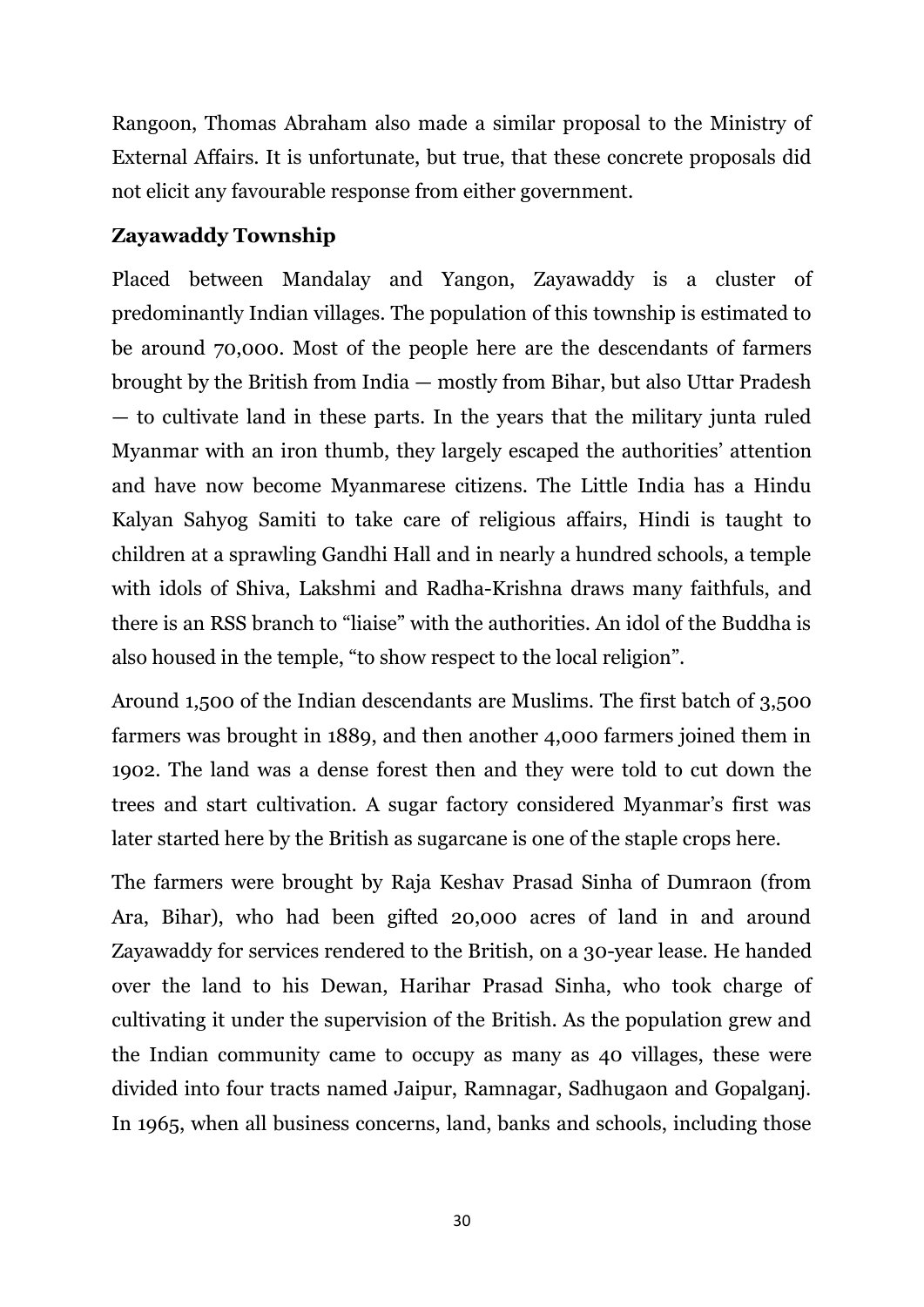owned by Indians, were nationalised by the Burmese government, around 2,000 families from here went back to Bihar.

However, while the Indians are now Burmese citizens, they can't take part in the country's politics. The RSS itself functions under the name of Sanatan Dham Swayam Seva Sangh. Not many here have been to India even once.

However, there are exceptions. From Zayewaddy Township, Suren Verma managed to not only get quality education at school level, but also completed his MBA and is now teaching in an Australian MBA college in Yangon. But, such exceptions are far and few.

#### **IV**

#### **RECOMMENDATIONS**

The current BJP-led Indian government has shown great interest in reaching out to Indian communities globally. However, despite Prime Minister Narendra Modi's visit to Myanmar in November 2014 and bilateral talks in July 2015, the issue of stateless Indians remains unaddressed. Considering Myanmar's great importance to India economically, strategically and geopolitically, it is in the best interest of India to engage with the Myanmar government bilaterally to resolve the issue of citizenship and a better standard of living to the Indian communities in that country. The following are some recommendations for facilitating such action.

- **There is an urgent need for registration of PIO's for recognition in Myanmar to address the issue of statelessness.** The process must be made simpler and more accessible to the communities even in the most remote parts of the country. For this, a concerted effort is required by the Indian mission in Myanmar and the Central government.
- **Myanmar is an extremely important geo-strategically and economically and now the Indian government has huge investments in the country.** Perhaps the time is right to use this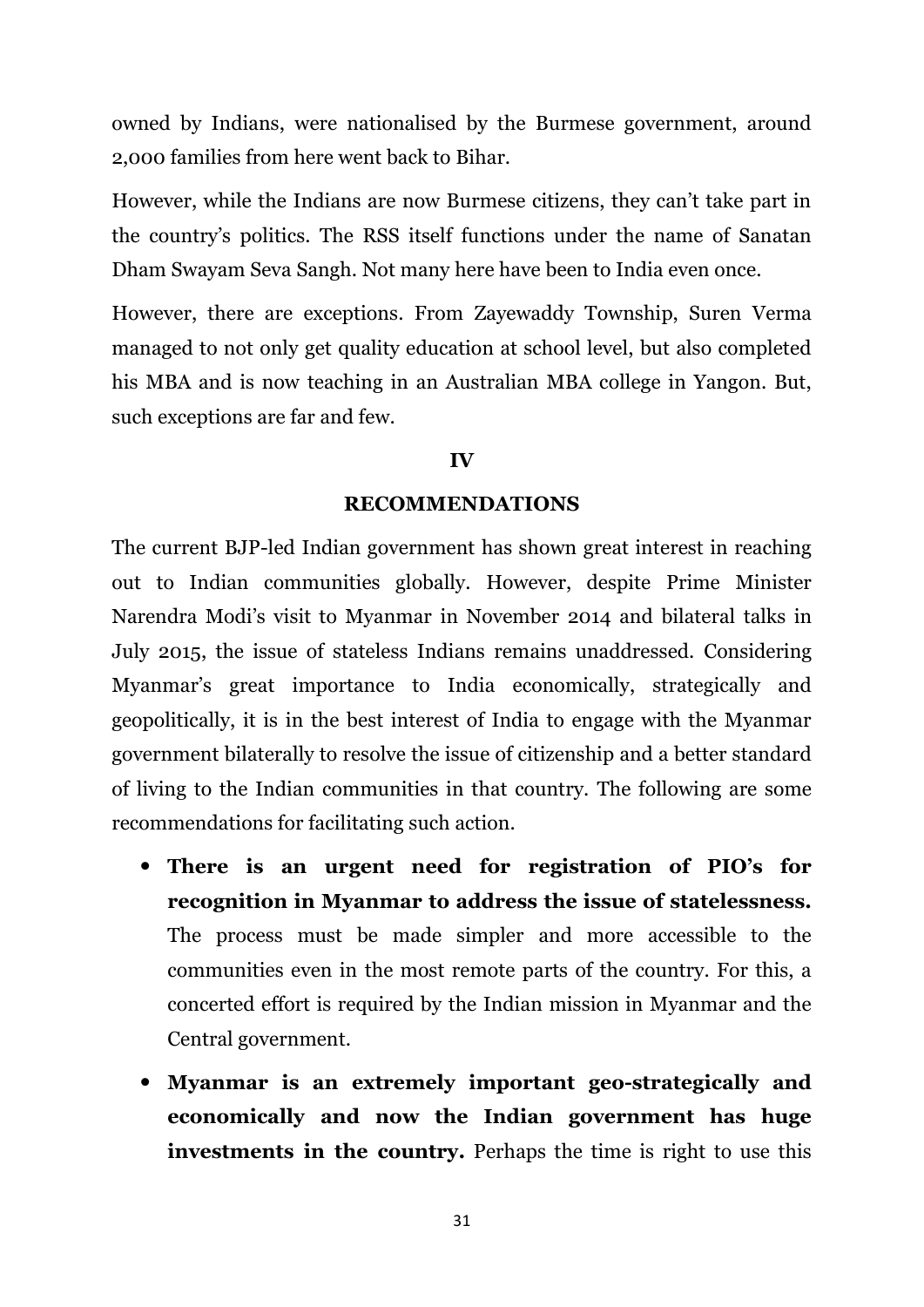influence, like China does, to engage with the Indian Diaspora and bring up their status. Government intervention is therefore, a must.

- **India has extensive soft power potential, especially in promoting itself as the birthplace of Buddhism, the majority religion in Myanmar.** There is also great potential in promoting language centres, Bollywood, arts and cultural centre on the lines of Confucius Centres of China. This can help in making the Indian communities feel more connected to their roots and
- **Indian government could initiate education exchange programs for the Indian origin residents of Myanmar to give them opportunities to explore higher education in India.** This way, a strong network of inter-linked educated individuals can be created who can add value to India's interests in Myanmar. For this, assistance can be sought from agencies like Indian Council for Social Science Research (ICSSR) to initiate three month to one year programmes for deserving candidate to spend some time on their proposed projects pertaining to Indian Diaspora. Cultural exchanges under Indian Council for Cultural Relations (ICCR) can also be facilitated with scholarships. Easier visa regulations for this purpose can be granted to such individuals. Setting up remote campuses by Indian universities could also help.
- **As the Chinese companies tend to hire Chinese employees on their projects worldwide, be it in Southeast Asia, Africa or the middle east, India too can follow a similar policy thereby generating employment for deserving individuals on the vast array of Indian projects in Myanmar.** This way the Indian community would not feel orphaned by their own government. Skilling programmes can be initiated by Indian institutions in Myanmar for relevant industries.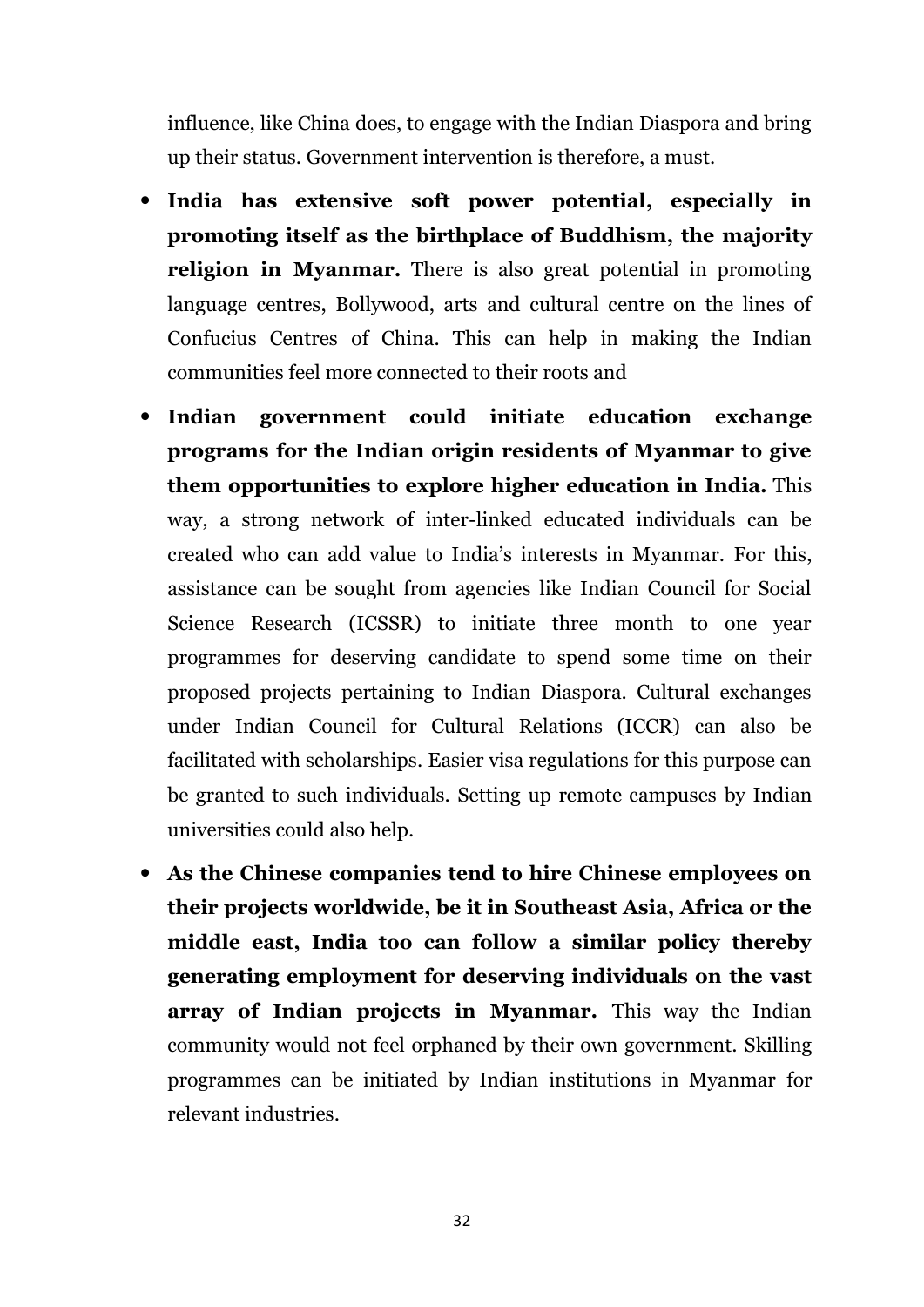**The way that the Indian government deals with Indian migrants in the GCC countries, replicating the model in Myanmar can bear favorable results.** While in GCC countries, most of the emigration is based on pre-guaranteed employment, for existing migrants, relevant amendments can be made. This would include setting up nodal agencies for recruitment agents, providing consular assistance and a crisis intervention centre. Initiatives like MEA helpline Madad which has been extended to Indian citizens for all consular assistance can be strengthened in Myanmar. .

### **V**

### **CONCLUSION**

There are four distinctive characteristics of Indian migrant movements in Myanmar and the rest of the Southeast Asia region. Firstly, labourers, mostly indentured, and auxiliaries dominated the flow of migrants. However, there was always a steady flow of traders and merchants as well.

Secondly, rapid economic boom in the region owing to rich natural resourceled economies led to a greater movement of Indian communities to Southeast Asia, predominantly in Malaya and Myanmar. This movement was not temporary or cyclical in nature, but allowed for permanent settlements, especially, since Myanmar in India were parts of the same colony.

Thirdly, the Indian communities were neither uniform in demographic composition nor geographic origins. These differences still remain; and fourthly and lastly, post-World War II, the dominance, prominence and importance of the Indian communities faced a sharp decline, consolidating through the process of decolonisation and emergence of independent nations.

With the emergence of Colonial powers like Britain and France in the second half of the 19<sup>th</sup> century, six major Southeast Asian states emerged namely Burma, Malaya, Indonesia, Indochina, the Philippines and Thailand (Reeves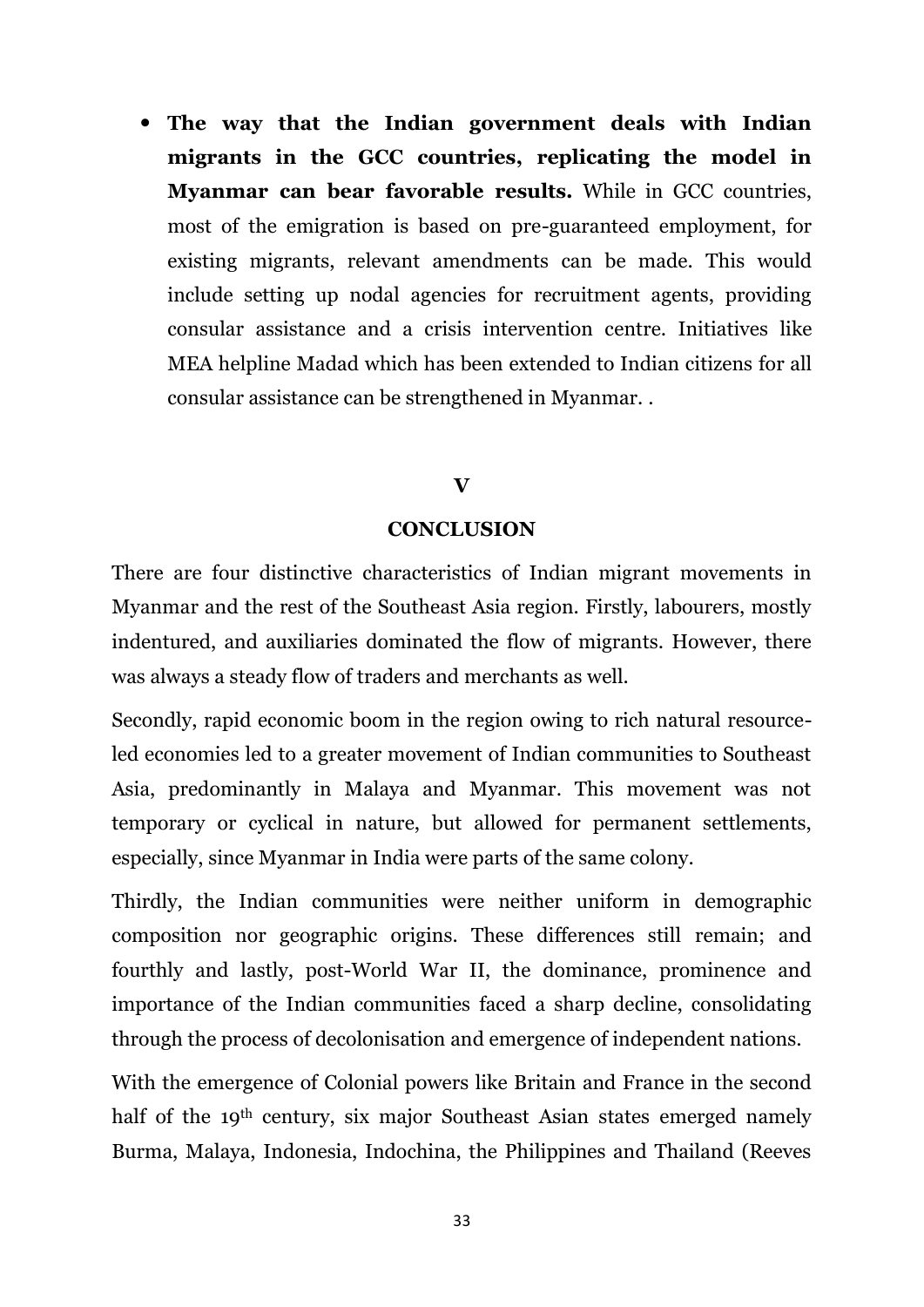(ed.)/Kaur 2009: 72). Owing to largely open borders and free movement of labour, a favourable environment was created and sustained for an intraregion migration in labour scarce growing economies. Growth in the economic activity of the region can be attributed to the expansion of primary products like rice, rubber and teak and their free movement transcending international boundaries. The Chinese and the Indian communities, which had better wherewithal in terms of education, commerce and experience with the colonial masters, hence took centre stage in facilitating such movement.

Burma's rich natural resources were an asset to the British, however, utilising them in a way that they become a critical part in the ever-growing world commodity and capital market, was challenging. This was due to lack of skilled/unskilled labour. In this context, India's role as the provider of such labour became integral to the rise of Myanmar's status as a leader in the commodity market worldwide in the 19th century.

In the current context, an important clue to the understanding of modern Burmese history is to keep in mind the demographic and ethnic diversity in the country. With more than 100 ethnic groups, languages, and dialects, no other country in Southeast Asia displays such a diversity. It is a veritable kaleidoscope. Historically Burma had been the buffer among the neighbouring countries of China, India, and Thailand.

More than 2,000 years of cultural interaction among various races and ethnic groups has resulted in the development of diverse ethnic settlements, residing both in the mountainous frontier zones and lowland plains. Burma has a population of 56 million, the majority Burman number nearly two-thirds. The largest minorities are Shan - 9 per cent and Karen - 7 per cent. Other indigenous minority groups include Mon, Rakhine, Chin, Kachin, Kayan, Danu, Akha, Kokang, Lahu, Rohingya, Tavoyan, and Wa peoples. They constitute nearly 5 per cent of the population.

Until the annexation of Burma as an integral part of the Indian Empire in 1886, the country had never existed as a unified State. What is more, the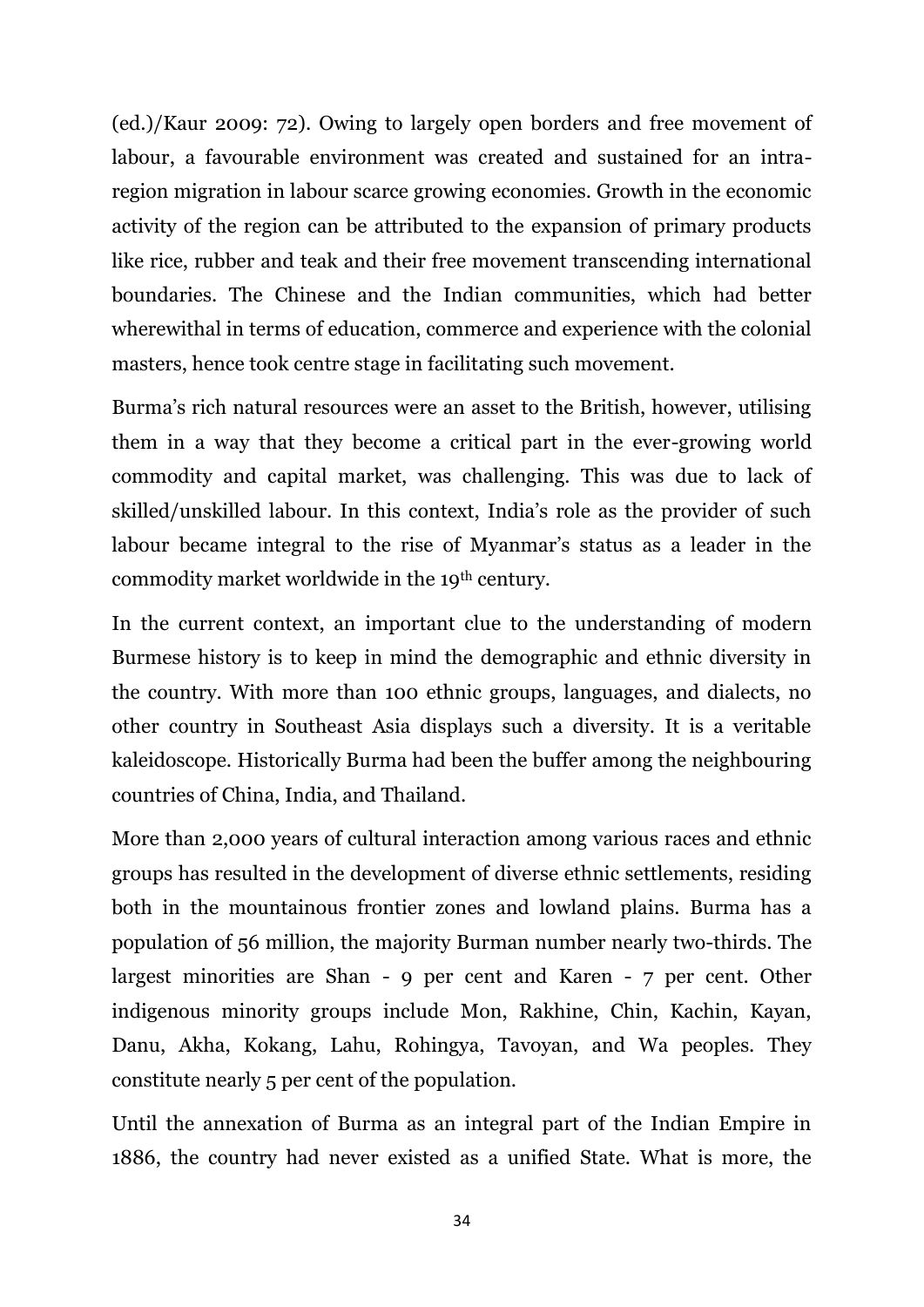British permitted many indigenous groups living in the frontier areas to have their own administrative set up. It was only after independence that the Government made attempts to integrate the various ethnic groups into one nation. The nation-building experiment was based on the language, culture, and religion of the majority Burmans. This policy was resisted by the minority groups, many of them belonging to the Christian faith. The post-independence history of Burma is full of struggles by the minority groups for autonomy and self-determination.

The Chinese and the Indians who migrated to Burma under the protective umbrella of the British rule are considered to be alien minorities, unlike the ethnic groups mentioned before, who are indigenous minorities. It may also be pointed out that the history of Myanmar is riddled with two types of struggles, one fight against the military junta for restoration of democracy and the struggle by the minorities for autonomy and self-determination. The problems of the alien minority groups Indians and the Chinese for citizenship and fair treatment have not attracted the attention that they richly deserve.

The Chinese have one advantage, compared to the Indians, though their number is less than that of the Indians, they have far greater economic clout and they own a disproportionate share of the Burmese economy. The good relations between the Peoples Republic of China (PRC) and the military junta have also led to a situation where their problems are attended to with greater sensitivity by the military rulers. According to media reports, the number of Chinese has been increasing in the country with many of them settling down in the Burmese side of the Sino-Burma border.

The Chinese government has been fairly proactive in engaging with its Diaspora and using soft power as a means to keep them connected to their roots. This has improved their status in Myanmar remarkably. In fact, there are text books in the norther states of Myanmar like Kachin and Shan which are in Mandarin.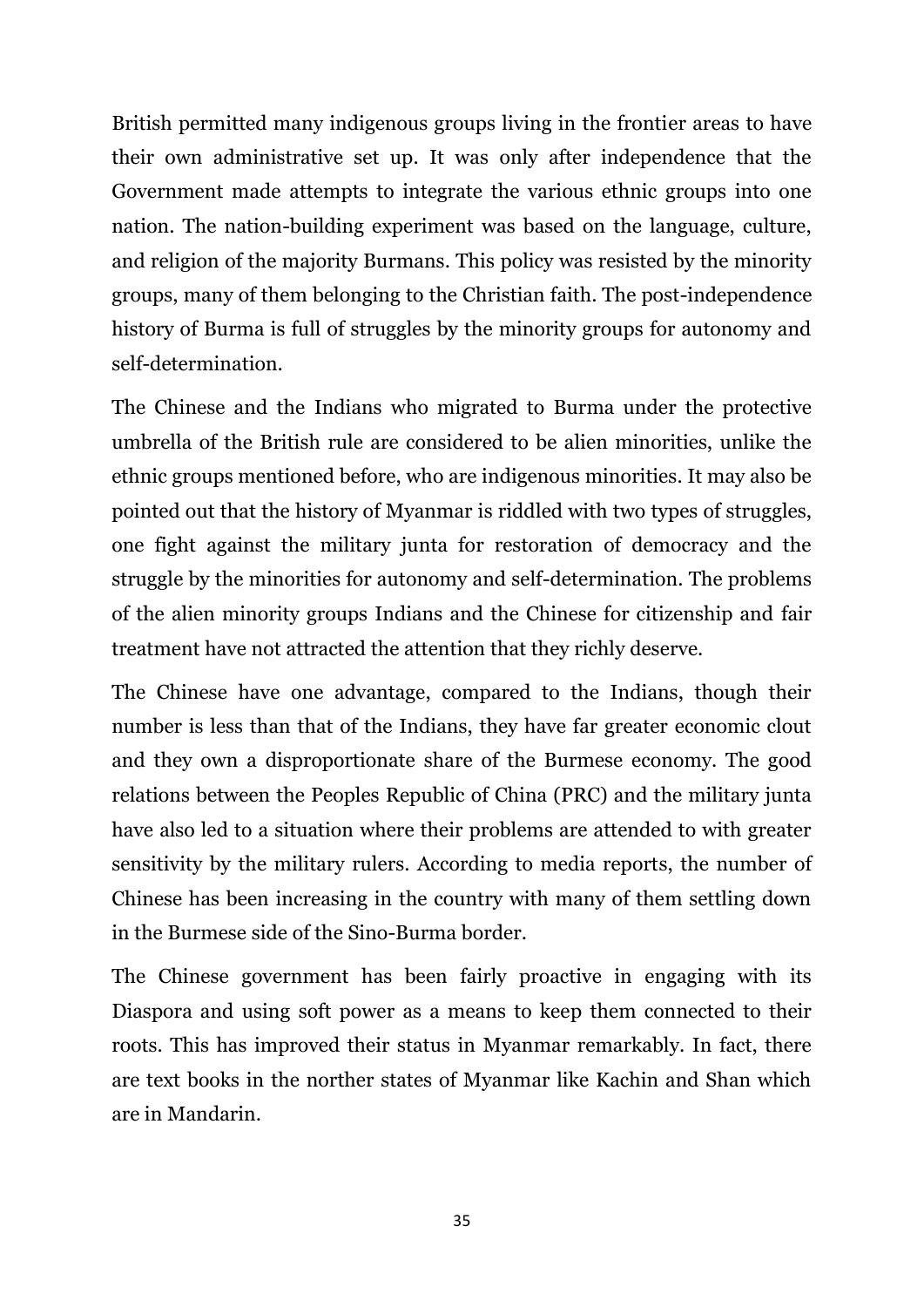However, so far, the Indian government has not had much success in engaging the Indian Diaspora. While the Singhvi Committee has put a number on the large multitude of stateless people in Myanmar, it is albeit an outdated number. The number of stateless PIO's in Myanmar could be at least 10-15 per cent higher than the report. The large number of stateless people and the PIO's who are Burmese citizens being extremely impoverished and under employed or unemployed bears testimony to this.

India now has a sizeable bilateral economic relationship with Myanmar. The government could consider capitalizing on this developing equation with the nascent democratic country to uplift the status or at least provide consular assistance to the PIO's in Myanmar. Talks could yield positive results in the form of better migrant policies for the Indian community in Myanmar which could pave way for their development.

#### **References:**

- o Adapa, S. 2002. *Birds of Passage: Migration of South Indian Labourers to Southeast Asia*. Critical Asian Studies 34(1)
- o Adas, M. 1974. *The Burma Delta: Economic Development and Social Change on an Asian Rice Frontier, 1852-1941*. Madison, WI: University of Wisconsin Press
- o Baxter, J. 1941. *Report on Indian Immigration.* Rangoon: Government Printer
- o Bhattacharya, Swapna Chakraborti. 2007, *India Myanmar Relations: 1886-1948*. KP Bagchi and Company
- o Boyle, Paul et al. 1998. *Exploring Contemporary Migration.* Orient Longman.
- o Cheng, SH. 1968. *The Rice Industry of Burma, 1852-1940*. Kualalumpur: University of Malaya Press
- o Davis, Kingsley. 1968. *The Population of India and Pakistan*. New York. Russell and Russell.
- o Furnivall, JS. 1956. *Colonial Policy and Practice: A Comparative Study of Burma and Netherlands India*, New York University Press
- o Kaur, A. 2007, *Refugees and Refugee Policy in Asia-Pacific Region.* UNEAC
- o Kondapi, C. 1951. *Indians Overseas: 1838-1949.* Madras: Oxford University Press.
- o Lewis, CJ. 1982. *Human Migration: A Geographical Perspective.* Croom Helm, London and Canberra.